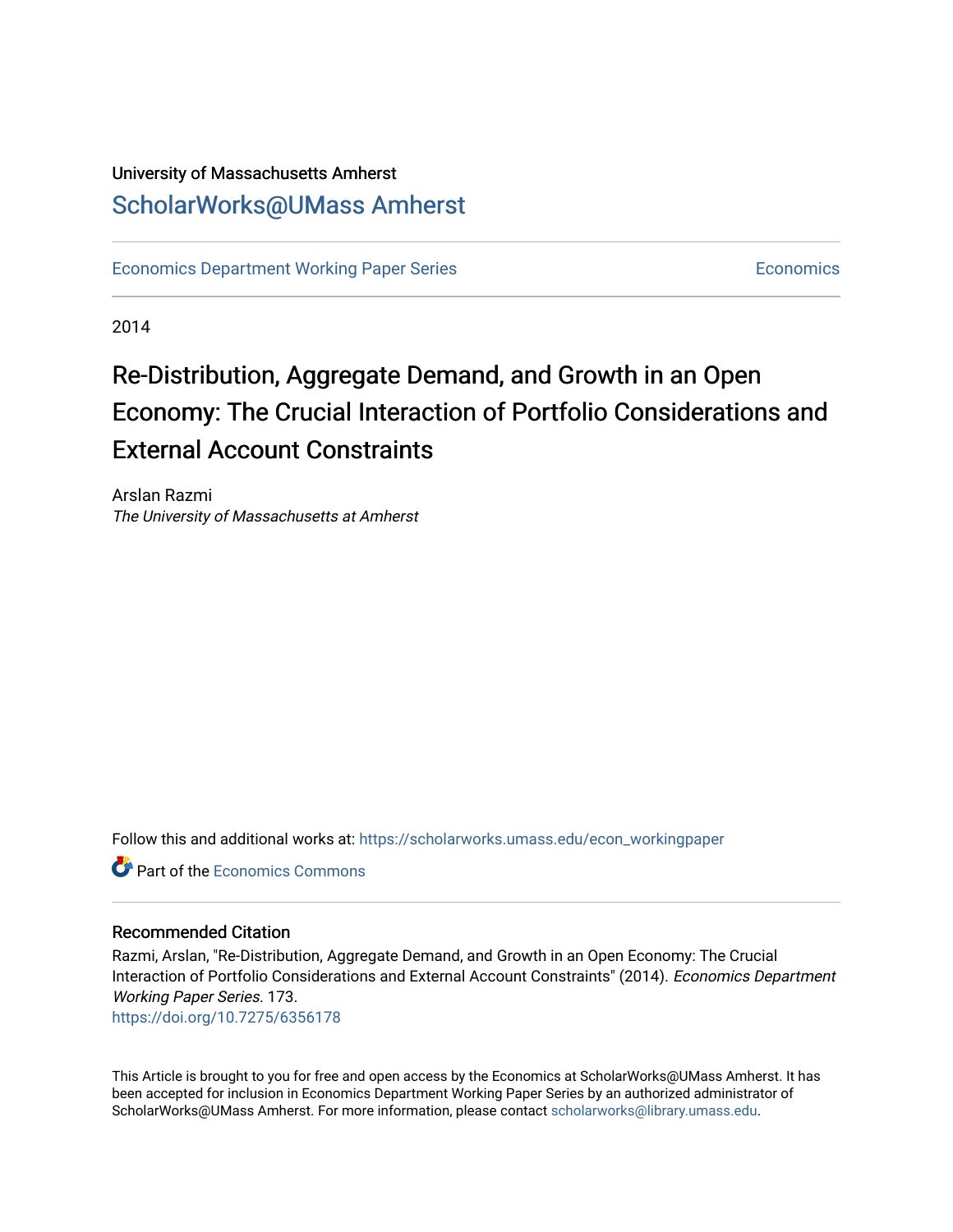# **DEPARTMENT OF ECONOMICS**

## **Working Paper**

Re-Distribution, Aggregate Demand, and Growth in an Open Economy: The Crucial Interaction of Portfolio Considerations and External Account Constraints

by

Arslan Razmi

Working Paper 2014-07



## **UNIVERSITY OF MASSACHUSETTS AMHERST**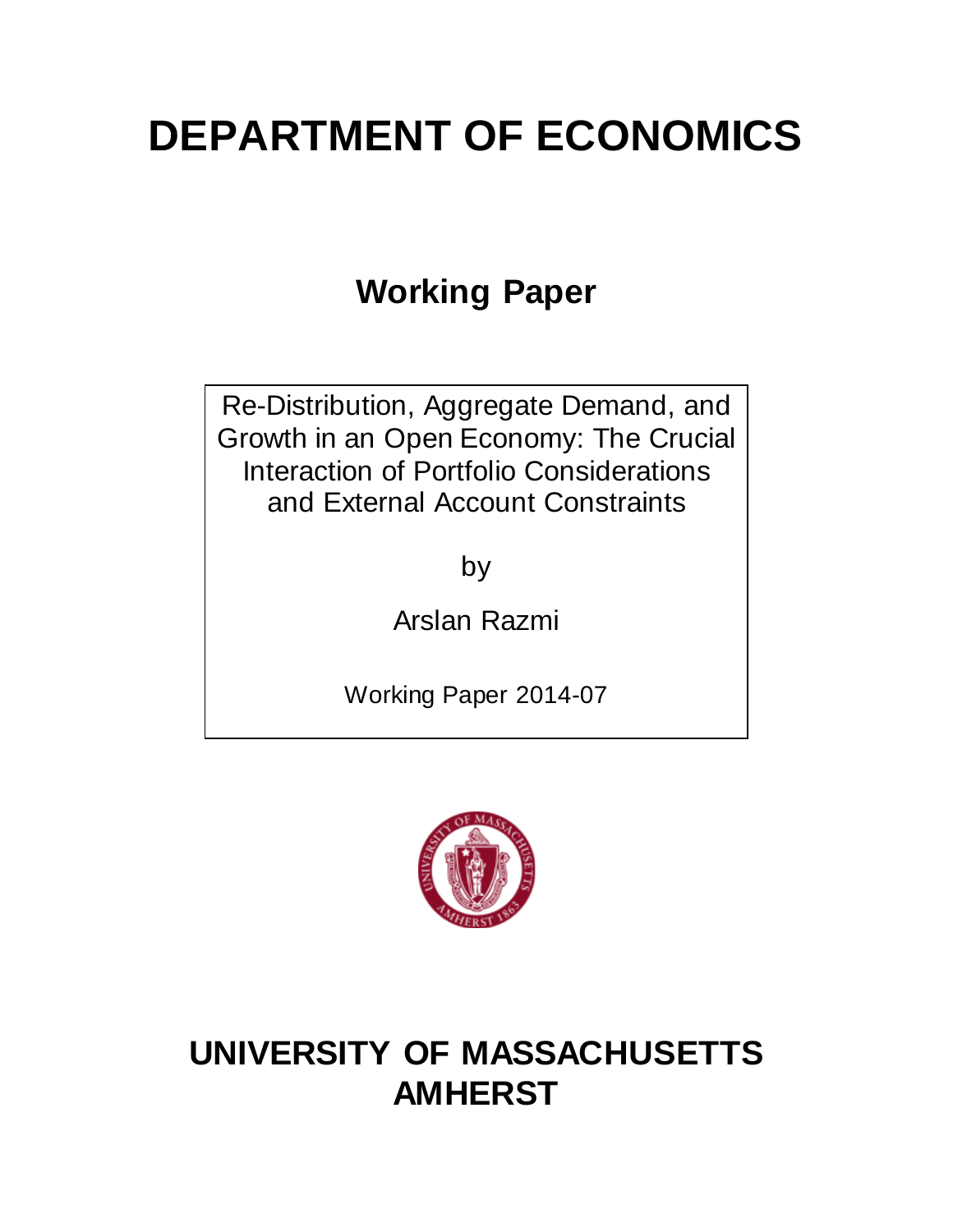## Re-Distribution, Aggregate Demand, and Growth in an Open Economy: The Crucial Interaction of Portfolio Considerations and External Account Constraints.

### Arslan Razmi

November 11, 2014

#### Abstract

A large body of literature inspired by the seminal contribution of Marglin and Bhaduri (1988) has debated the distributional determinants of demand and growth. A general conclusion has been that open economy considerations weaken the potential for a wage-led growth regime. However, this literature has largely ignored asset portfolio considerations and the stock and flow interactions that result from the feedback from savings to wealth and from wealth to the current account. This paper develops a theoretical framework that specifies a fuller system of (instantaneous) flow equilibria embedded in a medium-run framework with stable steady state stocks of real and financial assets. The balance of payments constraint that results ensures that simply raising the wage does not yield a higher stock of real capital. A lower mark-up may increase the steady state stock of capital but only through the relative price channel. These results are much stronger than those derived by existing literature, and more importantly, emerge regardless of whether the demand regime is wage-led or profit-led in autarky.

JEL classifications: F32, F43, E64

Key words: Wage-led growth, stagnationism, exhilarationism, neo-Kaleckian models, distribution, accumulation.

Department of Economics, University of Massachusetts, Amherst, MA 01003; email: arazmi@econs.umass.edu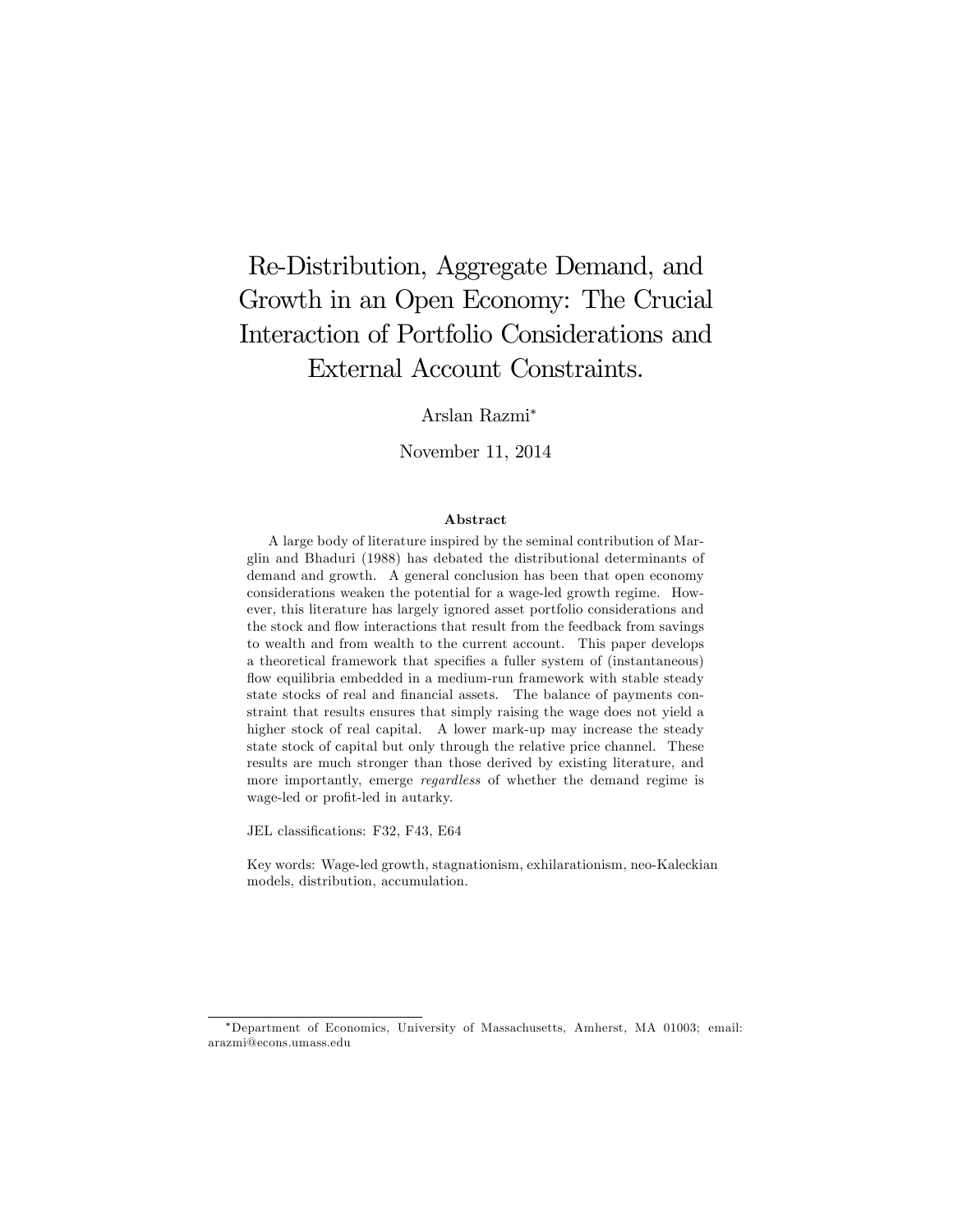## 1 Introduction and Background

Debates centered on the relationship between income distribution and aggregate demand date back to the early days of classical economics. More recently, work inspired by Marglin and Bhaduri (1988) and Bhaduri and Marglin (1990) has shown how the Kaleckian framework with adjusting output/utilization provides a convenient framework to accommodate various facets of this issue. The present paper takes a longer-run open economy view of the debate. Sometimes incorporation of a neglected feature, such as the inclusion of another sector, forces re-consideration of settled conclusions. The introduction of stock-flow considerations in this paper perhaps provides one such instance.

Much of the early literature following Marglin and Bhaduri's insightful contributions focused on the closed economy case. Bhaduri and Marglin (1990), and later, Blecker (1989), however, showed that an open economy that produces goods that are imperfect substitutes for foreign goods is less likely to experience higher demand and growth following a re-distribution of income toward workers. Put differently, international price competition could lead to exhilarationism,<sup>1</sup> since, given the mark-up factor, wage cuts increase international price competitiveness. With a sufficiently strong international demand effect, re-distribution could result in higher aggregate demand and growth, even as domestic demand suffers. Given the focus on the (very) short-run, this body of literature has tended to ignore balance of payments constraints. To the best of my knowledge, it also tends to ignore the evolution of real and financial assets, and their interaction with the real side of the economy. Such portfolio balance considerations would be expected to play a significant role in a capitalist economy with relatively advanced financial markets.

This paper attempts to fill these gaps by introducing real and financial assets to the goods market and tracing their evolution over time as they interact with national saving and wealth to move the economy through a series of instantaneous equilibria. Commodity prices are fixed and resources are less than fully utilized. In this sense, the framework should be seen as "medium-run" in nature. With the exchange rate fixed, the system satisfies the balance of payments (and the current account) constraint in the steady state, so that foreign exchange reserves are constant. In this broad sense, the framework is reminiscent of the Balance of Payments Growth model, although it allows for deviations in the short-run, and explicitly defines demand behavior so that distributional considerations assume a prominent role. The most striking conclusion is that, once an open economy system with stock and flow equilibrium is specified, the steady state level of the capital stock becomes independent of the nature of the demand regime, although growth can be either wage-led or profit-led *during* the transition. This is in dramatic contrast to existing literature. In addition, I show that:

An economy cannot be open economy exhilarationist in the sense that a

<sup>&</sup>lt;sup>1</sup>In this paper, I will use the terms stagnationism (exhilarationism) and wage-led (profitled) demand regime interchangeably. Some authors prefer one term over the other.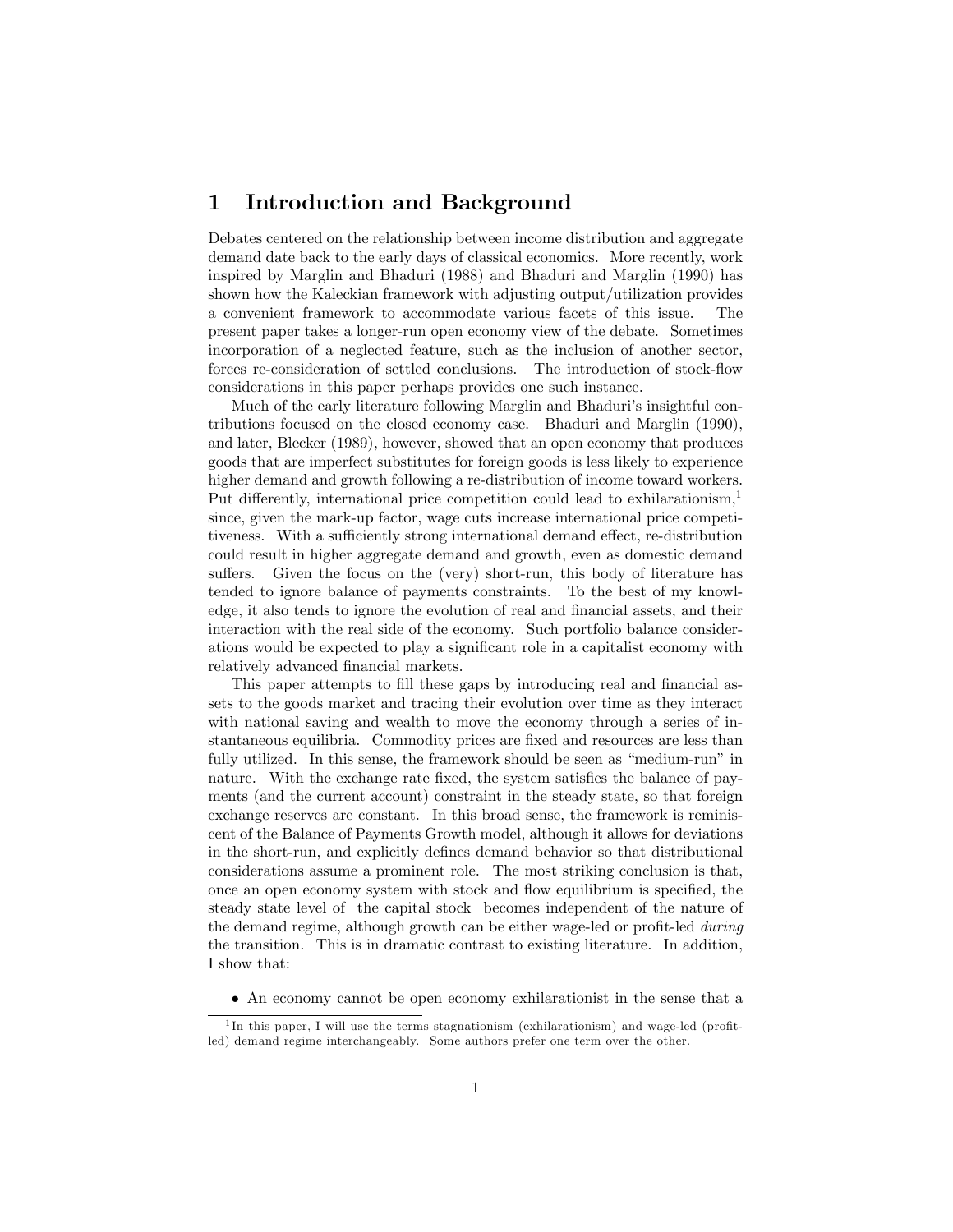rise in the wage raises the steady state capital stock. This is a much stronger result than previous literature.

- Consistent with previous literature, an economy can be open economy stagnationist  $-$  in the sense that a decline in the mark-up over variable costs increases steady state capital stock  $-$  but *only* if relative price effects are strong. This latter condition violates in spirit much of Post Keynesian literature, including the BPCG tradition, which tends to underplay relative price considerations.
- The evolution of steady state financial wealth, not explored by previous literature in the stagnationist/exhilarationist tradition, depends on the degree of substitutability between real and financial assets, and the effect of changing wealth on consumption.

The next section provides a brief literature review. Sections 3 and 4 develop the basic short-run framework and tease out some implications. Section 5 traces out the workings of the model over time and analyzes the interplay between the nature of the demand regime and the steady state levels of real and financial assets. Section 6 concludes.

## 2 Brief Literature Review

That the level of aggregate demand and growth sustained by an economy depends crucially on the functional distribution of income, thanks mainly to differences in spending behavior, is a core theme of Post-Keynesian macroeconomics.<sup>2</sup> While most of the post Great Depression demand-led macro models prior to the neo-Kaleckian ones of the 1980s had a strong stagnationist áavor, Bhaduri and Marglin  $(1990)$  raised the possibility of "exhilarationism" (their term) with the help of a modified investment function that specified the profit share as an argument instead of the profit rate to avoid a strong accelerator effect. An economy can be stagnationist, in which case a redistribution towards wages boosts consumption demand sufficiently to boost aggregate demand and utilization, or it can be exhilarationist, whereby a redistribution reduces investment demand sufficiently to lower aggregate demand and utilization. If the increase in demand following re-distribution is strong enough, utilization rises adequately to offset the negative direct effect of a lower profit share on investment. Wage-led growth results. Conversely, growth is profit-led.

Bhaduri and Marglin (1990) go on to consider the implications of opening up the economy to trade in goods and services. The framework used is that of the "imperfect substitutes" kind whereby the economy is not a price taker on the export side. With a flexible mark-up, an implication explicitly explored by Blecker (1989), any increase in the real wage is partially passed through to the

 $2B$ lecker (2002) provides a comprehensive survey of the various strands of relevant literature along with a discussion of open economy issues.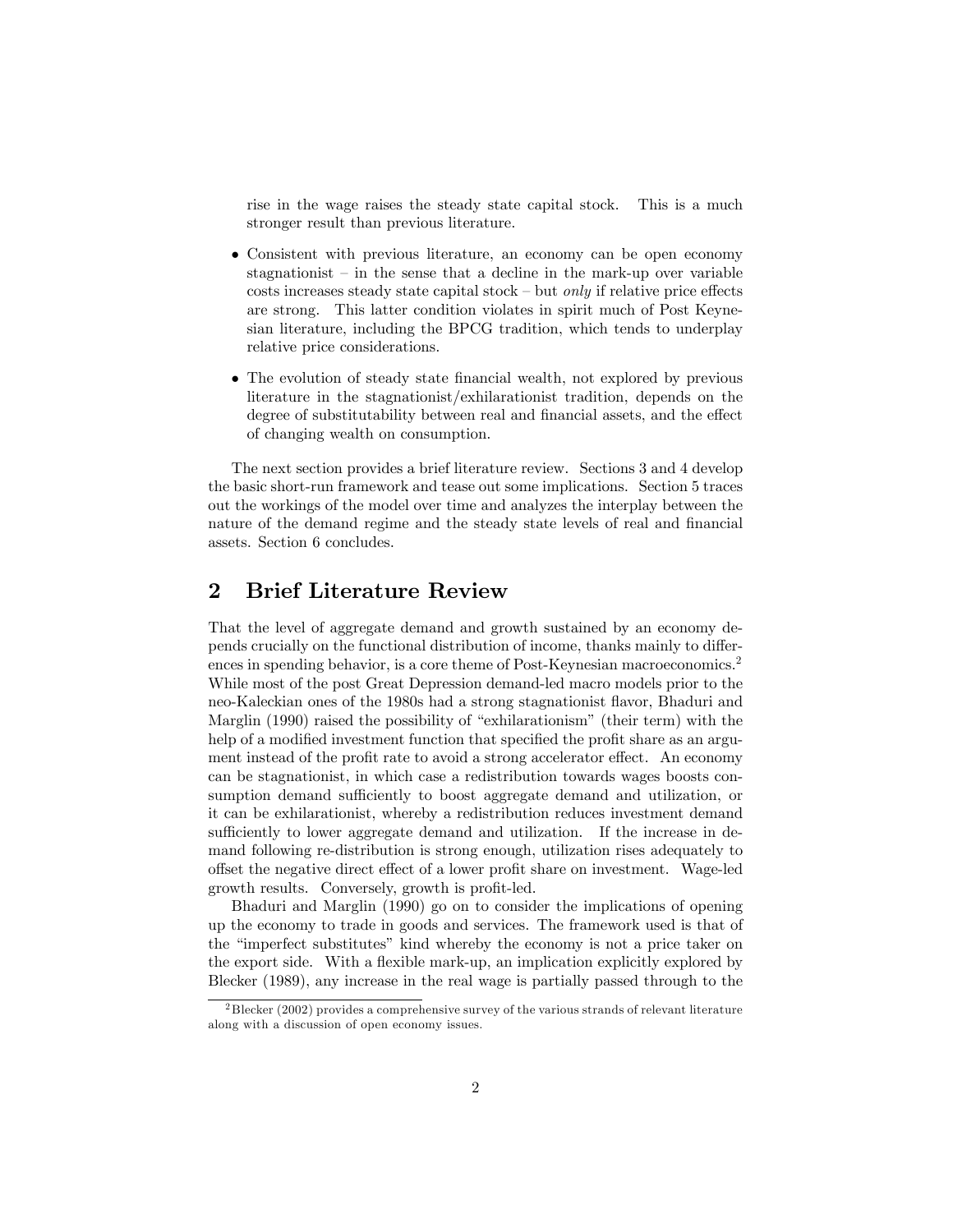export price, reducing the economy's external competitiveness. If the Marshall-Lerner condition is satisfied, room for stagnationism and wage-led growth narrows.<sup>3</sup> Even if an economy is wage-led in autarky, its open economy incarnation can morph into a profit-led one if a decline in real wages boosts international demand adequately to offset the fall in domestic absorption.<sup>4</sup>

While the earlier literature took income distribution as exogenously given, several recent contributions have modified this assumption. Using a "conflicting claims" set-up, Blecker (2011) shows that the same open economy could exhibit wage- or profit-led behavior depending on the source of shocks. A change in firm pricing power, for example, will have different implications than a change in labor's bargaining position. Cassetti  $(2012)$  further considers the conditions under which an economy that is wage-led in autarky is transformed into a profit-led one by international trade. He too incorporates a conflicting claims model of inflation, which introduces feedback from growth and employment into the distributive shares to highlight the importance of institutional factors. Although the paper does not impose a balanced trade condition in a fully specified dynamic framework, it does carry out thought experiments that explore the kinds of income policies that would boost growth while maintaining trade balance. An interesting finding that is reminiscent of Blecker (2011) is that while wage restraint may help a country grow under certain conditions, the same result could be obtained more effectively by restraining mark-ups.

Sasaki et al.  $(2013)$  incorporate the effects of wage bargaining in an open economy neo-Kaleckian model with conflicting claims inflation. Employing the familiar imperfect substitutes framework, they demonstrate that, in addition to the demand regime, the effects of a change in the bargaining power on aggregate demand depends also on whether it is workers or capitalists that bear the burden of adjustment to international price competition. The domestic demand regime is not sufficient to identify the group whose increased bargaining power would have a positive impact on aggregate demand.

The neo-Kaleckian literature cited above tends to ignore the balance of payments constraint. A separate strand of Post-Keynesian literature starting with Thirlwall (1979) has focused almost entirely on this constraint on growth. However, like the neo-Kaleckian literature, this body of work has not incorporated portfolio considerations, and has, therefore, ignored important interactions between: (i) the market for goods and services and those for financial assets, and (ii) wealth, demand behavior, and the current account over time. Put differently, the absence of portfolio considerations and an exogenous saving function leaves one unable to explicitly consider the evolution of wealth and it's interaction with the external balance constraint.

<sup>&</sup>lt;sup>3</sup>It is worthwhile to note here that these results follow in the particular case where an increase in international competitiveness occurs through wage suppression. An alternative form of re-distribution that takes the form of a decline in the mark-up over costs generates different results.

 $4$ Arnim et al. (2014) show that, even if two large economies are profit-led, the world as a whole is likely to be wage-led. The intuition is straightforward. The world as a whole is a closed economy. Any increase in international competitiveness gained by one economy will be nullified by the corresponding decrease in the other economy.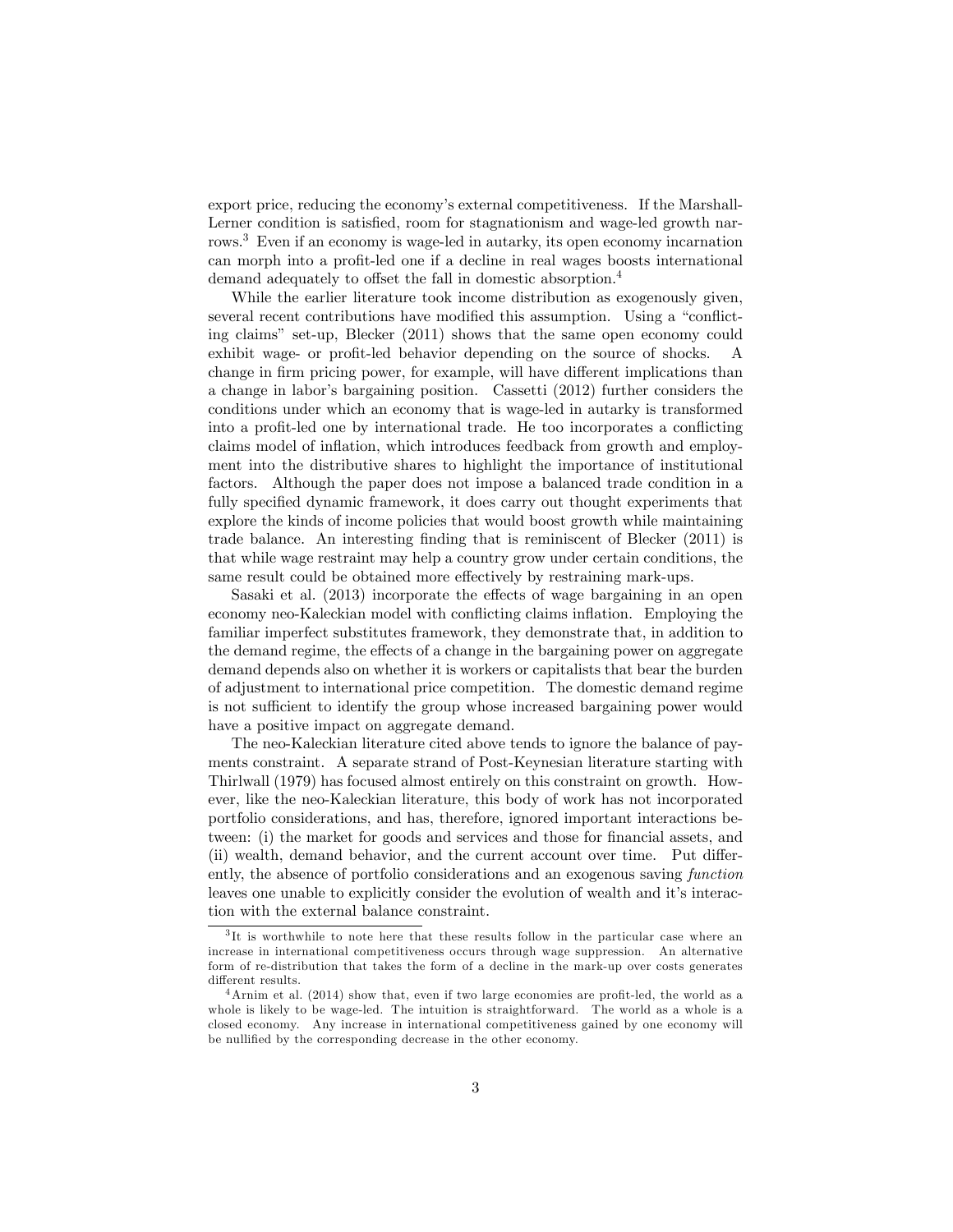To sum up our brief tour, the neo-Kaleckian approach to distribution and growth has revealed several useful insights, a central one being that differential saving behavior between functional classes matters. However, none of the papers discussed above explore the consequences of higher capitalist saving over time. Given different saving propensities between the classes, one would expect distributional shifts to influence wealth accumulation with the passage of time. Moreover, the literature treats saving behavior as unchanging over time in the sense that the marginal (and average) propensity to save out of current income is assumed to be a constant. If agents have a desired level of wealth, a la Metzler  $(1951)$ , then saving behavior would evolve over time as stocks of wealth change.<sup>5</sup> Finally existing Post-Keynesian literature tends to ignore the portfolio considerations famously highlighted by Tobin (1969). These considerations become important as we evaluate how flows translate over time into stock changes in a multi-asset world. As we will see shortly, the mutual feedback between asset accumulation, savings, wealth, and the current account generates interesting interactions over time which qualitatively affect the results commonly arrived at by existing literature.

## 3 Basic Model

This and the next two sections develop a framework in which to explore the effects of functional income re-distribution over time. The key building blocks include Bhaduri and Marglin (1990), Tobin (1969), and Metzler (1951) in the form of differential saving rates, unemployed resources, a wealth saving relation and the emphasis on portfolio considerations and their implications over time.

### 3.1 Asset markets

There are three assets: (internationally) non-tradeable money, debt, and equity or claims on real capital. The country is small in the international bond market so that the return to holding bonds,  $r^*$  is given while that to holding claims to capital is  $r_K$ .<sup>6</sup> Thus, total real wealth W is the sum of the real values of money balances  $(M)$ , bonds  $(F)$ , and equity,  $(K)$  all measured in terms of the domestic good:

$$
W \equiv M + eF + K \equiv V + K \tag{1}
$$

where e is the exchange rate,  $V \equiv M + eF$  is the real value of financial wealth in domestic currency, and  $F$  denotes the real net domestic holdings of bonds, i.e., domestic holdings of foreign bonds net of foreign holdings of domestic bonds, all nominally valued in foreign currency terms. At a point in time, the

<sup>5</sup> See Maki and Palumbo (2001) for evidence regarding the wealth channel for the US.

<sup>6</sup> I assume that debt is short-term so that its capital value is essentially independent of the interest rate. Assuming that it is indexed in terms of the price level also renders its real value independent of the general price level although, given fixed prices, we do not need such an assumption here.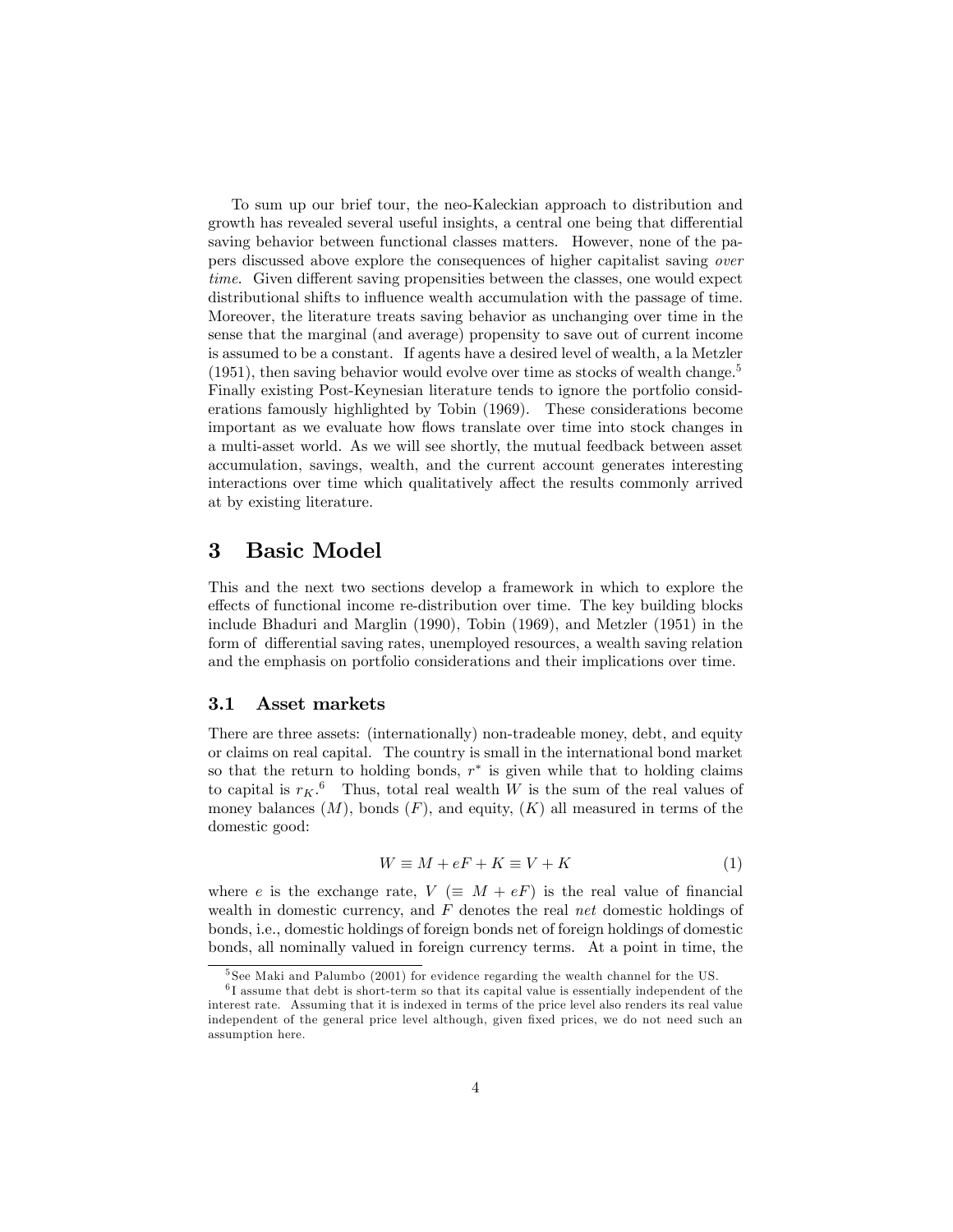allocation of a given wealth portfolio across foreign and domestic assets is a stock equilibrium problem. In line with standard specifications, asset market equilibrium conditions are captured by equations (2)-(4).

$$
M = H^M(r_K, r^*)W; H^M_{r_K}, H^M_{r^*} < 0 \tag{2}
$$

$$
eF = H^F(r_K, r^*)W; H^F_{r_K} < 0, H^F_{r^*} > 0 \tag{3}
$$

$$
K = H^K(r_K, r^*)W; \ H^K_{r_K} > 0, H^K_{r^*} < 0 \tag{4}
$$

Asset demands are homogenous in real wealth and the asset demand functions capture shares that must add up to unity. Moreover, the assets are gross substitutes, as captured by the signs of the partial derivatives.<sup>7</sup>

The justification for using separate notation for the sum of financial assets will now become clear. With a fixed exchange rate, the central bank stands ready to accommodate compositional changes in private financial holdings. In other words, the monetary authorities defend the exchange rate by absorbing any shift within private holdings of financial assets. It is thus the total quantity of Önancial assets, rather than the composition, that matters, so that equations (2) and (3) can be consolidated into a single equation:

$$
V = H^V(r_K, r^*)W\tag{5}
$$

Given the wealth constraint expressed by equation  $(1)$ , eqs.  $(4)$  and  $(5)$  are not independent, and solving the equity market clearing condition is adequate by Walras's Law to derive the equilibrium solutions.

Equation (6) expresses the equity market clearing condition in (implicit) excess supply form (see the Appendix for the partial differentials).

$$
KK(r_K, Y; K, V, M, F, r^*, \tau, e) = 0
$$
\n(6)

where  $\tau$  is the mark-up factor (more on this below),  $KK_K$  (=  $\partial (KK)/\partial K$ ) and  $KK_{r^*}$  are positive,  $KK_Y$  and  $KK_{\tau}$  are zero (thanks to the absence of transaction demand for assets), while all the remaining partials are negative. An increase in the capital stock or an increase in bond returns both create excess supply of equity (the former since  $H<sup>K</sup>$ , the portfolio share of equity, is strictly less than unity). Higher stocks of financial capital in either form or increased returns to holding equity, on the other hand, create excess demand, as does an exchange rate depreciation by raising the domestic currency value of wealth.

<sup>&</sup>lt;sup>7</sup>I have ignored here the transactions demand for money and other assets. Incorporating this argument adds significant complexity without substantively influencing the outcome of the analysis.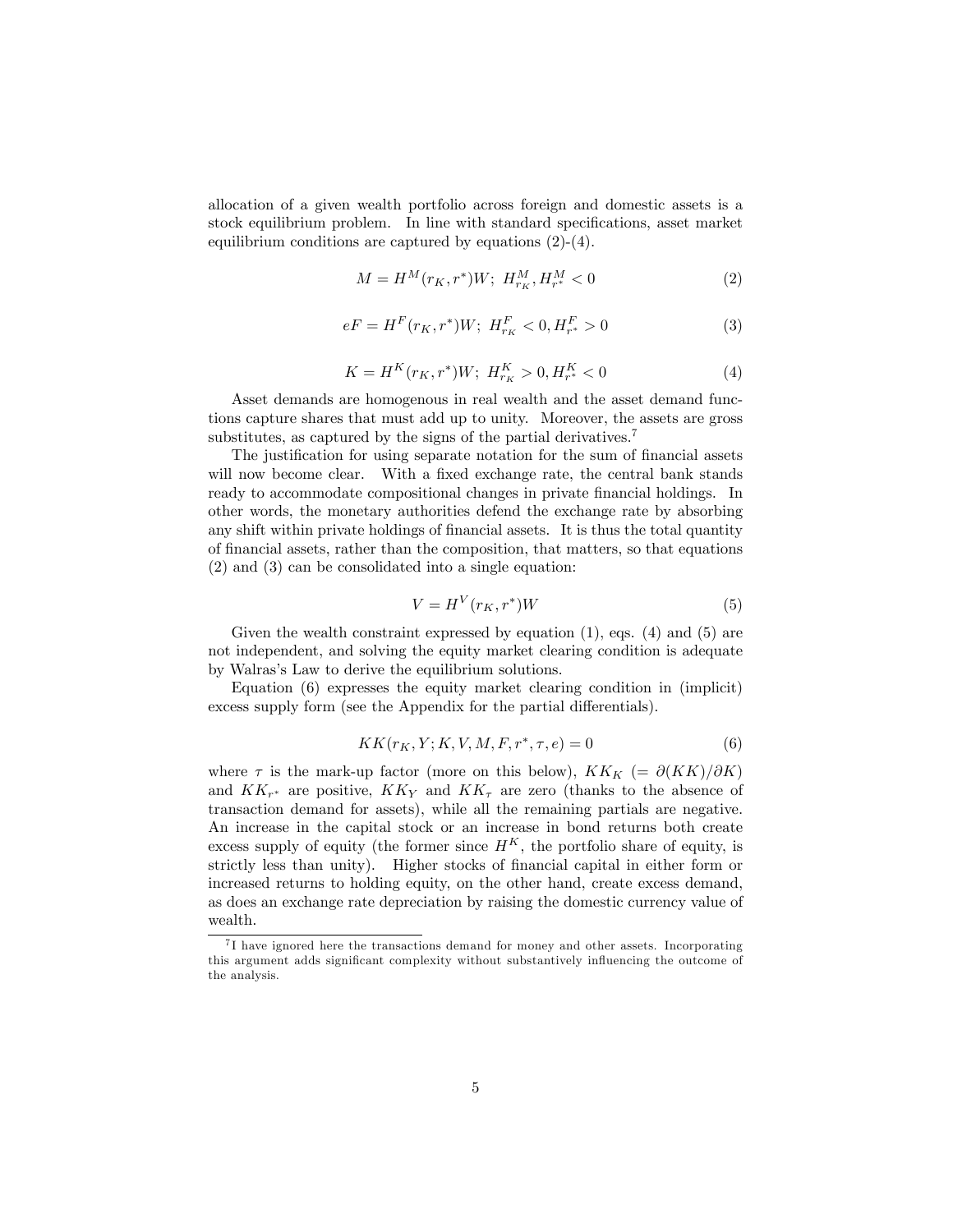#### 3.2 The goods market

The home country produces and consumes a good that is an imperfect substitute for foreign goods. This good is used both for consumption and investment, and supply is perfectly elastic at current prices. As in Bhaduri and Marglin (1990), the real wage and mark-up over (constant) average variable costs are given by factors such as worker bargaining power and the degree of goods market competition. In standard treatments, this enables us to explore the effects of re-distribution on output and growth by plotting the IS- (goods market) curve corresponding to a give income distribution.

The pricing equation can then be written in terms of the mark-up factor  $\tau$ , the nominal wage  $w$ , and the unit labor coefficient  $a$  as:

$$
P = (1 + \tau)wa \tag{7}
$$

or, alternatively, using  $\pi$  [=  $\tau/(1 + \tau)$ ] to denote the (pre-tax) profit share of output:

$$
1 - \pi = \frac{wa}{P} \tag{8}
$$

which, in turn, yields total nominal profits  $R$  as a proportion of real national income Y times the price level:

$$
R = \pi P Y \tag{9}
$$

Following Blecker  $(2002)$ , let's relate the mark-up over costs to the level "desired" by firms,  $\psi$ , and the real exchange rate,  $q (= eP^*/P)$ , so that:

$$
\tau + 1 = \psi q^{\theta}; \ \theta \in [0, \infty)
$$
\n<sup>(10)</sup>

With a given foreign price level, any increase in  $q$  (a real depreciation) gets partially passed through to the actual mark-up factor, the degree of pass-through varying positively with the parameter  $\theta$ . The real wage can be decomposed into two terms:  $z (= eP^*/wa)$  that captures domestic competitiveness (or the inverse of unit labor costs in terms of the foreign good), and  $wa/P$  (which, from equation (8) equals  $1 - \pi$ ). Using eqs. (7), (8), and (10), the profit share and the real exchange rate then become functions of the target mark-up factor and the unit labor costs:

$$
\pi = \frac{\tau}{1+\tau} = 1 - \psi^{-\frac{1}{1+\theta}} z^{-\frac{\theta}{1+\theta}} = \pi(\psi, z); \ \pi_{\psi}, \ \pi_{z} > 0 \tag{11}
$$

$$
q = \left(\frac{\psi}{z}\right)^{\frac{1}{1+\theta}} = q(\psi, z); \ q_{\psi} = -z\pi_{\psi} < 0, \ q_{z} = \frac{z}{\theta}\pi_{z} > 0 \tag{12}
$$

where  $\pi_z = \partial \pi / \partial z = [\theta/(1+\theta)] \psi^{-\frac{1}{1+\theta}} z^{-\frac{1+2\theta}{1+\theta}}$  and  $\pi_{\psi} = [1/(1+\theta)] \psi^{-\frac{2+\theta}{1+\theta}} z^{-\frac{\theta}{1+\theta}}$ .

Workers consume all their wages while capitalists save a proportion  $s_R$  of profit income. The former assumption is a typical neo-Kaleckian one although sometimes it is diluted by simply assuming that the saving propensity out of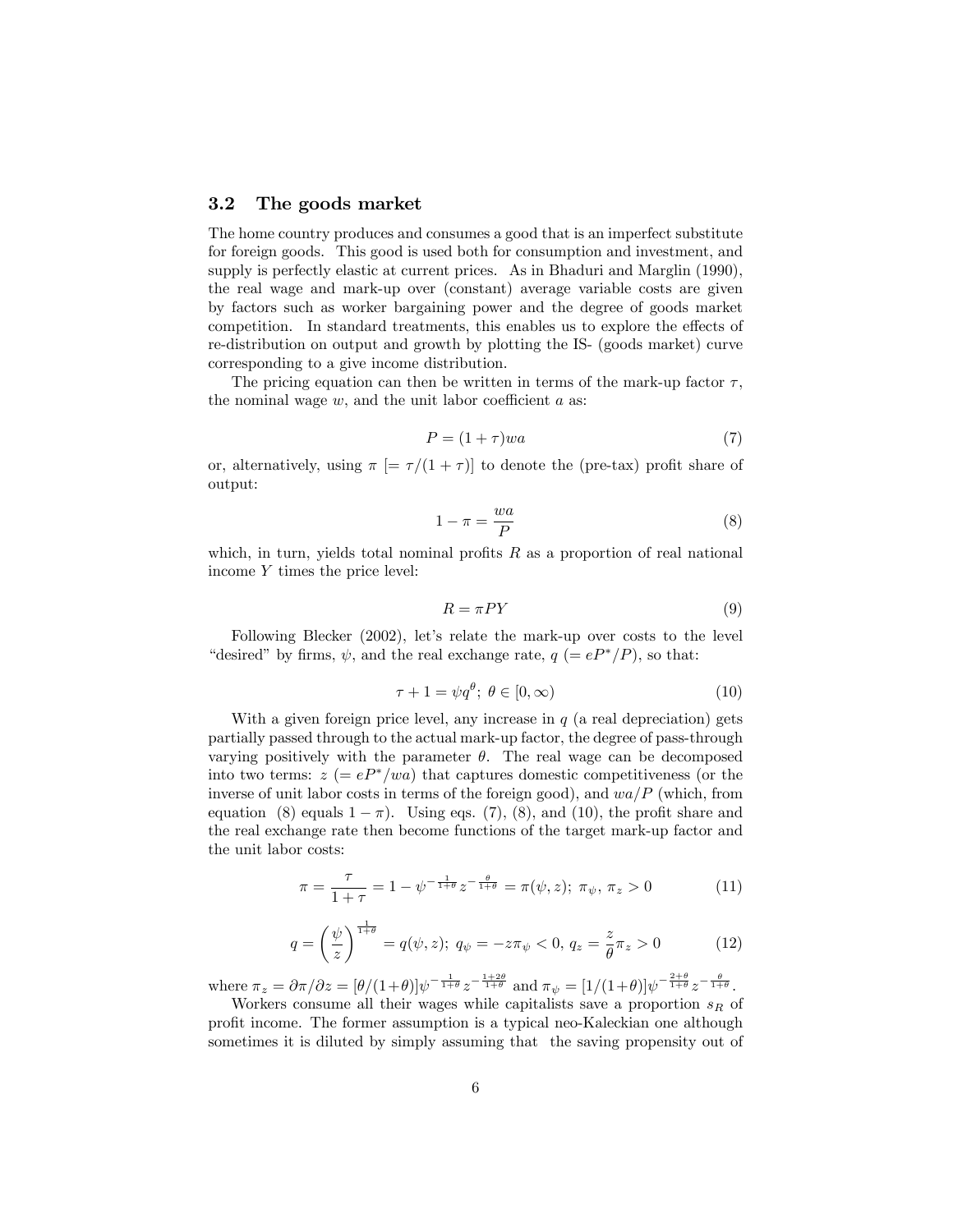proÖt income is higher than that out of wages. Such a move on our part will significantly complicate the analysis without adding much to it. In particular, once we extend the standard neo-Kaleckian framework to track developments over time, it will force us to specify separate asset demand functions for each class of savers. I avoid these complications to focus on the key issue.

Neo-Kaleckian growth models typically normalize output by the level of capital stock in order to express variables in relation to the utilization rate. I eschew this normalization here given the presence of asset markets, which makes it less feasible to normalize quantities. The structure and set-up of the goods market, however, remains essentially neo-Kaleckian up until this point. It is time to introduce the first major modification. Neo-Kaleckian models typically specify  $s_R$  as a parameter. A set-up with wealth and varying returns to financial and real assets suggests a modification to this specification. In particular, at a given level of income, saving will plausibly respond to asset returns. Moreover, if, along the lines suggested by Metzler (1951), savers have a target level of wealth, the propensity to save out of income will vary negatively with current wealth.

$$
s_R = s_R(r_K, r^*, W); \ s_{r_K}, \ s_{r^*} > 0, \ s_W < 0 \tag{13}
$$

The presence of equity (claims on real capital) means that investment too needs to be modified. The typical specification following Marglin and Bhaduri (1988) involves a measure of aggregate demand (utilization in the usual case, output in ours), and the profit share. The latter variable captures the ability to utilize retained earning to either directly invest or leverage borrowing from outside sources. I incorporate the return to holding equity  $r_K$  as an additional argument. The higher this rate of return, the higher the rate issuers are required to pay savers to hold equity in their portfolios, the lower the incentive to invest in new capital.

$$
I = I(\pi, Y, r_K); I_{\pi}, I_Y > 0, I_{r_K} < 0
$$
\n(14)

Given our assumptions, foreign interactions as represented by the current account,  $CA$ , can be specified using the standard imperfect substitutes framework:

$$
CA = T(Y, q) + er^*F; \ T_Y < 0, \ T_q > 0 \tag{15}
$$

where  $T$  represents the trade balance function. The second partial derivative assumes the satisfaction of the Marshall-Lerner condition.

In an open economy, national saving need not equal investment, so that the goods market clearing condition, written in excess supply form, becomes:

$$
s_R(r_K, r^*, W)(1 - \varphi)\pi Y - I(\pi, Y, r_K) - T(Y, q) - er^*F = 0
$$

where  $\varphi$  is the rate at which income is taxed. For the sake of simplicity, I assume a balanced government budget and that new government spending G is tax financed, so that  $G = \varphi Y$ . This explains the absence of a government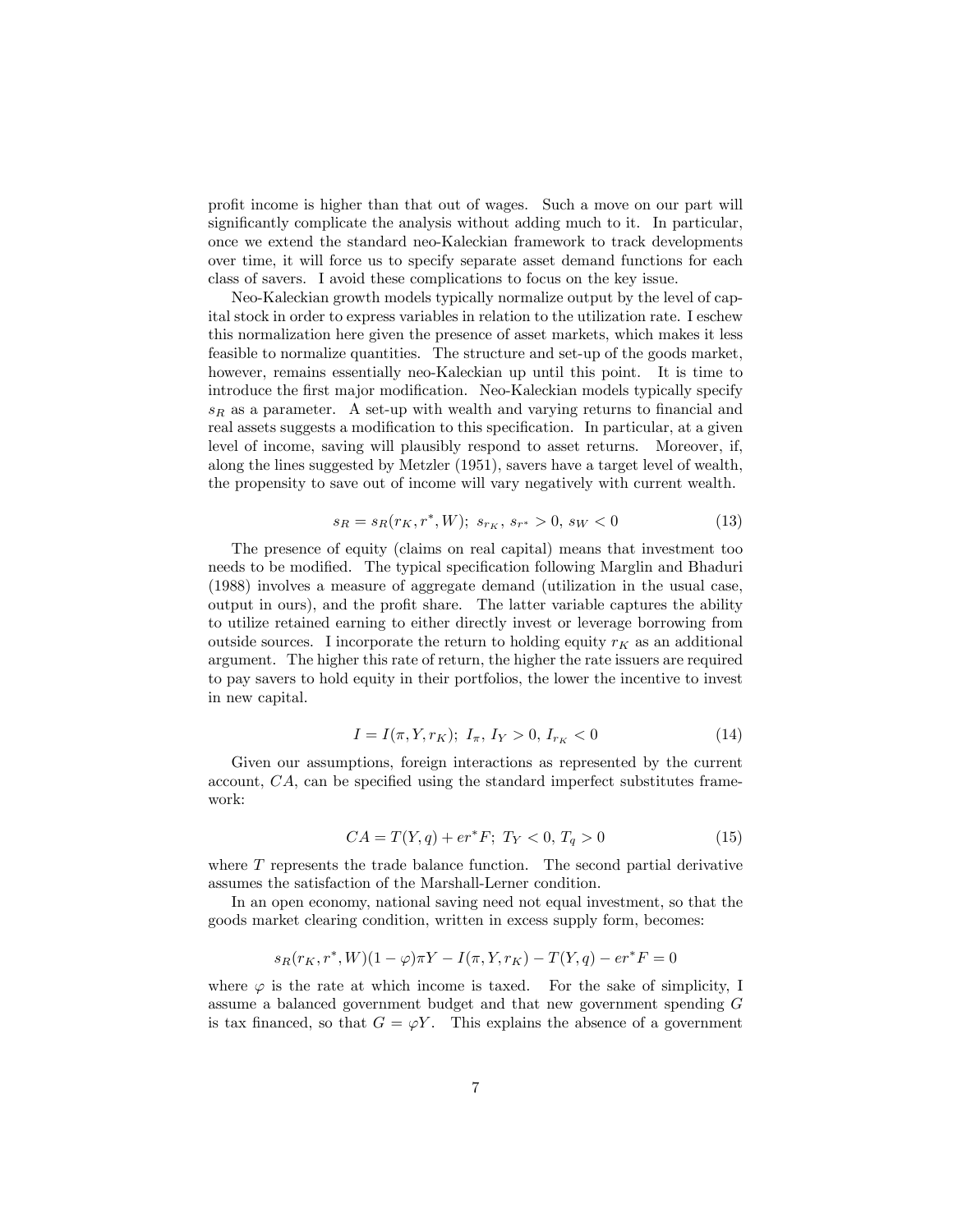spending term in the goods market equation, which in implicit (excess supply) form is captured by Equation (16).

$$
IS(r_K, Y; K, V, M, F, r^*, \psi, z, q) = 0
$$
\n(16)

where  $IS<sub>Y</sub>$  and  $IS<sub>rk</sub>$  are positive; a rise in the cost of equity reduces investment and generates excess supply. The traditional Keynesian stability condition requires a similar outcome from an increase in income. A rise in any component of wealth has the opposite effect via the Metzler channel;  $IS_M$ ,  $IS_K$ ,  $IS_F$ ,  $IS_V < 0$ . A nominal depreciation raises demand through expenditure-switching, through the wealth channel, and by raising the domestic currency value of income from net foreign lending. A rise in the international interest rate on borrowing has offsetting effects. On the one hand, it boosts the saving rate, while on the other, it raises demand thanks to the countryís positive net foreign lending position.

The partial with respect to  $\psi$  highlights the nature of the demand regime. In a wage-led demand regime  $\sim$  stagnationist in the terminology introduced by Marglin and Bhaduri  $(1988)$  – a re-distribution away from workers creates excess supply, because of both lower domestic spending and expenditure switching towards foreign goods  $(IS_{\psi} > 0)$ . In a profit-led demand regime – exhilarationist in Marglin and Bhaduri's terminology  $-\theta$  the expenditure switching is countered by increased domestic spending. If the latter effect dominates, i.e., the economy is strongly exhilarationist, excess demand is created. The effect of redistribution in the same direction, but now through a decline in unit labor costs  $(z)$  yields qualitatively similar results. Since the effect on international competition is now positive, however, an autarky exhilarationist regime unambiguously yields excess demand while a *strongly* stagnationist regime  $\sim$  one where the dampener on internal demand sufficiently offsets increased external demand  $-$  yields excess supply.

## 4 Reconsidering Stagnationism in an Instantaneous Flow Equilibrium With Asset Markets

With a fixed exchange rate and internationally traded bonds, the system has two adjusting variables, Y and  $r_K$ . Assuming satisfaction of the conditions underlying the implicit function theorem, the effects of exogenous shocks can be studied in the neighborhood of the initial equilibrium.

#### Raising the real wage

A simple increase in the nominal wage  $(w)$  – which lowers z and raises the real wage and the worker share of output as long as there is partial pass-through into the mark-up factor  $-\overline{\ }$  reduces international competitiveness. An excess supply in the goods market emerges if the economy is autarky exhilarationist, leading to a decline in output. Conversely, if the economy is strongly stagnationist in autarky so that  $s_R(1 - \phi)Y > I_{\pi} + T_qz/\theta$ , excess demand could develop. There is no direct effect on the asset markets. The end result is a decline in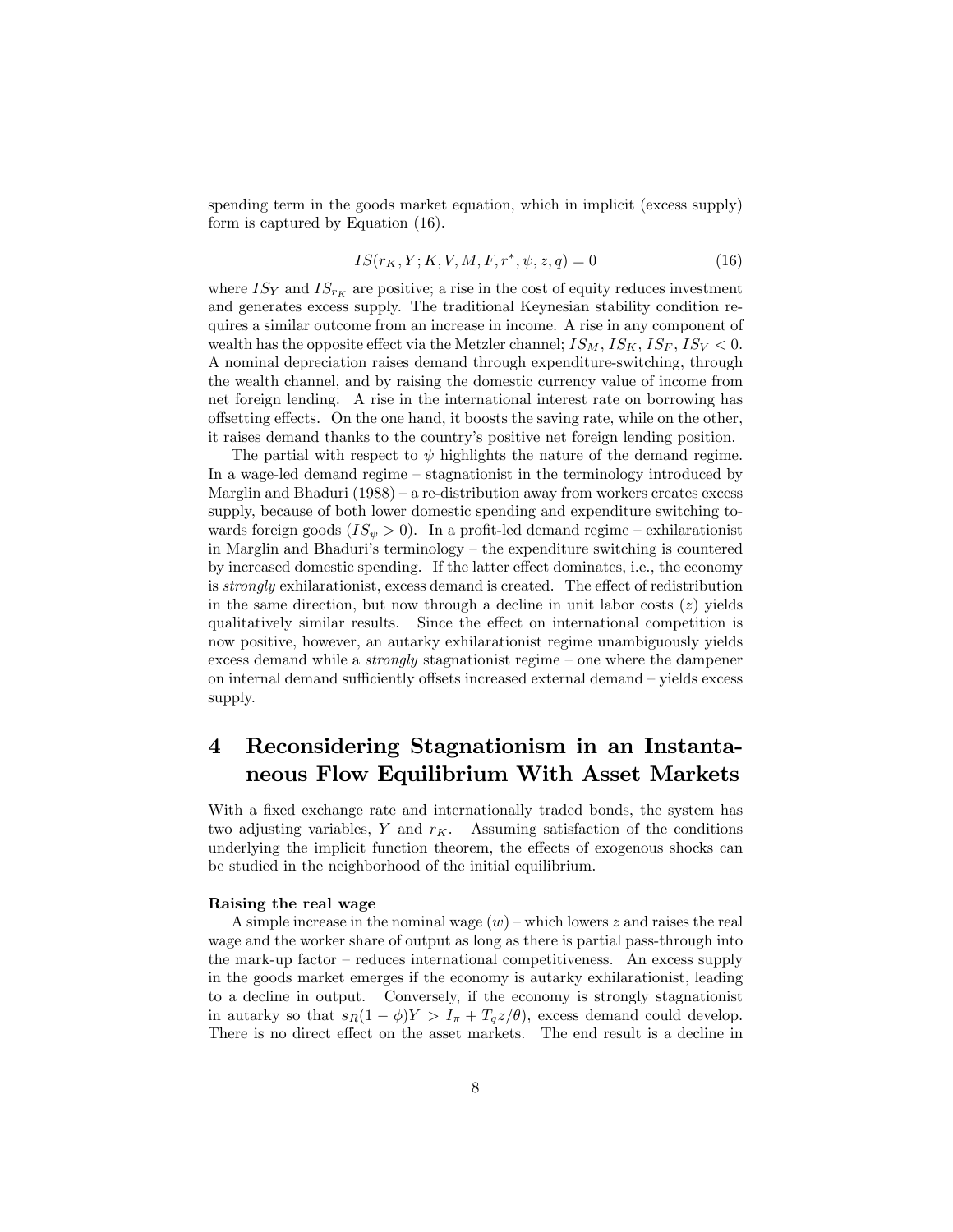real income without any change to asset returns in the exhilarationist case, and a rise in income in the strongly stagnationist case.

Linearizing the system consisting of eqs. (6) and (16), and solving yields:

$$
-\frac{dY}{dz} = \frac{s_R(1-\phi)Y - I_{\pi} - T_q z/\theta}{\Lambda} \pi_z \leq 0
$$

$$
-\frac{dr_K}{dz} = 0
$$

where  $\Lambda = s_R(1 - \phi)\pi - I_Y - T_Y > 0$  (Keynesian goods market stability condition).

#### Reducing the mark-up

What are the consequences of income re-distribution away from profits and towards workers, but now in the form of a decline in  $\psi$ ? In mathematical terms:

$$
-\frac{dY}{d\psi} = \frac{s_R(1-\phi)Y - I_{\pi} + T_q z}{\Lambda} \pi_{\psi} \geq 0
$$

$$
-\frac{dr_K}{d\psi} = 0
$$

Reduced profits have no direct effect on the asset market (again, thanks to the simplifying assumption that transactions demand can be neglected). The direct effect on the goods market is to create excess demand in a strongly wageled demand regime (where  $s_R(1 - \phi)Y + T_qz > I_\pi$ ) and excess supply in a profit-led one. Output rises in the former case and declines in the latter. This result is consistent with Bhaduri and Marglin (1990), and up until this point the addition of asset markets does not generate analysis that diverges qualitatively from standard neo-Kaleckian results. This is not surprising given that changes in the profit share leave the equilibrium asset returns unchanged.<sup>8</sup>

Table 1 summarizes these and other results from this section. Our instantaneous flow system does not, of course, yield steady state positions since wealth is changing over time, influencing saving, the current account balance, and other variables. Before we transition to the medium-run, we need to explore the effects of changes in the state variables,  $V$  and  $K$ . We do so by considering the consequences of "helicopter drop" experiments.

#### Increased supply of financial assets

An instantaneous increase in V leaves asset holders wealthier and generates excess demand for both equity and goods. The equilibrium return to equity declines while income rises.

$$
\frac{dY}{dV}=-\frac{s_{R_W}(1-\phi)\pi YH_{r_K}^KW-\left[s_{R_{r_K}}(1-\phi)\pi Y-I_{r_K}\right]H^K}{\Lambda H_{r_K}^KW}>0
$$

<sup>8</sup> This would change if transactions demand is incorporated into the asset demand functions, albeit not qualitatively as long as the assets are gross substitutes.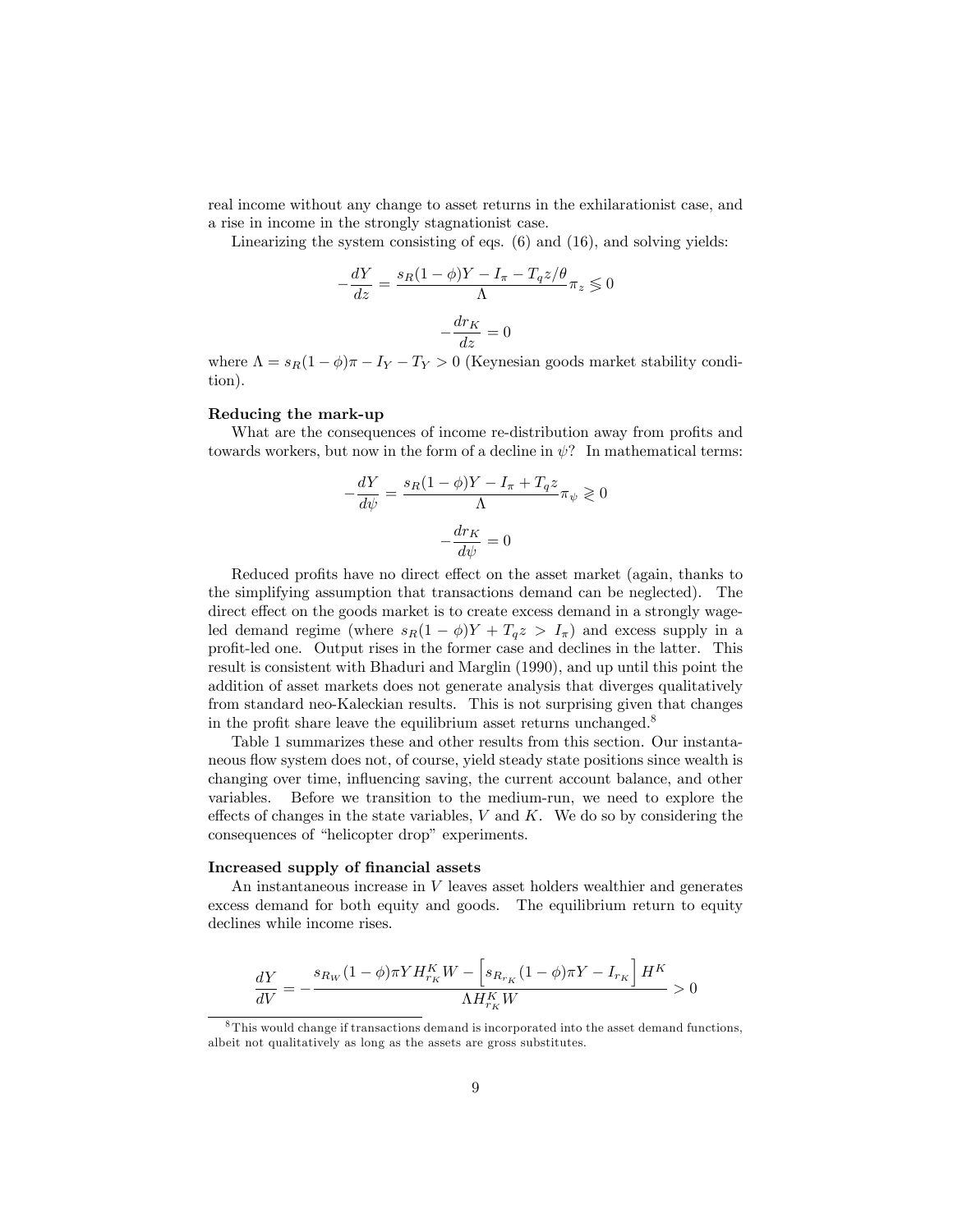$$
\frac{dr_K}{dV} = -\frac{H^K}{H^K_{r_K}W} < 0
$$

#### Increased supply of equity

An instantaneous increase in K leaves asset holders wealthier and generates excess demand for goods, but, given that  $H^{K} < 1$ , excess supply of equity. The equilibrium return unambiguously rises, rendering the effect on equilibrium income ambiguous. The direct effect working through increased wealth is to generate demand. The rise in investment costs acts in the opposite direction. If the wealth effect is strong and/or, if the assets are highly substitutable (i.e., low  $H_{r_K}^K$  and/or  $s_W$ ), then the goods market effect dominates and equilibrium income is higher. The opposite combination means that the negative effect of higher  $r_K$  dominates and income declines. The intuition is fairly straightforward but is important to highlight as we move to the dynamic analysis. High asset substitutability ensures that a small change in relative returns would suffice to remove the excess supply of equity. This, in turn, means that the positive wealth effect of increased equity dominates. A strong wealth effect on savings also tends to ensure that the direct demand effect of higher wealth in the goods market dominates.

$$
\begin{split} \frac{dY}{dK}=-\frac{s_{R_W}(1-\phi)\pi YH_{r_K}^KW+\left[s_{R_{r_K}}(1-\phi)\pi Y-I_{r_K}\right]\left(1-H^K\right)}{ \Lambda H_{r_K}^KW}<0\\ \frac{dr_K}{dK}=\frac{1-H^K}{H_{r_K}^KW}<0 \end{split}
$$

As we see in the next section, the degree of asset substitutability and/or the strength of the wealth effect play a much more crucial role than the nature of the demand regime in determining changes in the steady state values of financial wealth and capital over time.

## 5 Keeping track over time

The short-run equilibrium can be summarized using the implicit function theorem. The tilde  $(\tilde{\ })$  symbol over variables denotes (instantaneous) equilibrium values.

$$
\tilde{Y} = \tilde{Y}(V, K; z, \psi); \ \tilde{Y}_V > 0, \ \tilde{Y}_z, \ \tilde{Y}_K, \ \tilde{Y}_\psi \geq 0 \tag{17a}
$$

$$
\tilde{r}_K = \tilde{r}_K(V, K; z, \psi); \ \tilde{r}_{KV} < 0, \ \tilde{r}_{KK} > 0, \ \tilde{r}_{Kz} = \tilde{r}_{K\psi} = 0 \tag{17b}
$$

Changes in the flow equilibrium value of income and relative returns will impact the current account and capital accumulation. Over time, the additions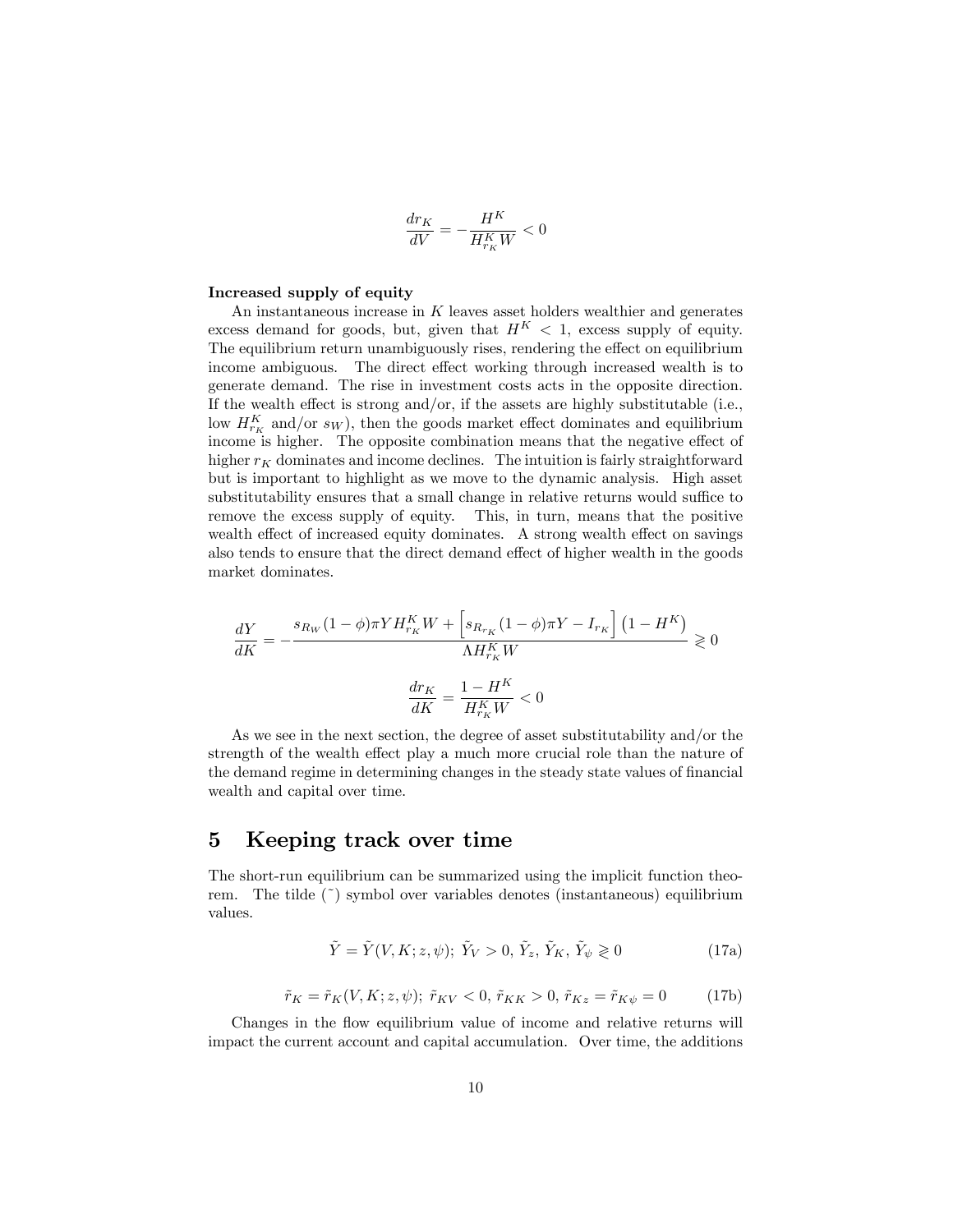|                  |                                                               |  |                               | $r_K$ |
|------------------|---------------------------------------------------------------|--|-------------------------------|-------|
| Exogenous shocks |                                                               |  | Stagnationist Exhilarationist |       |
| $\boldsymbol{z}$ |                                                               |  |                               |       |
| $\cup$           |                                                               |  |                               |       |
|                  |                                                               |  |                               |       |
| ↑K               |                                                               |  |                               |       |
|                  | High $H_{r_K}^K$ and/or $s_W$<br>Low $H_{r_K}^K$ and/or $s_W$ |  |                               |       |

Table 1: Comparative statics

\*() around a sign means that a strongly stagnationist or exhilarationist regime is required

to the stocks of physical capital and financial assets implied by the short-run equilibrium will affect the medium-run steady state of the economy. The manner in which the system evolves is defined by the equilibrium rates of investment and saving. This section explores these dynamics.

Equations (17a) and (17b) can be substituted into equation (14) to get a reduced form equation for the equilibrium rate of capital formation.<sup>9</sup>

$$
I = \dot{K} = \dot{K}(V, K; z, \psi); \ \dot{K}_V > 0, \ \dot{K}_z, \ \dot{K}_K, \ \dot{K}_\psi \geq 0 \tag{18}
$$

Recall that investment is a positive function of  $Y$  and a negative function of  $r_K$ . Since an increase in V increases demand through the wealth channel and reduces the cost of investment, the effect on investment is clear. The other partials are ambiguous. The reason in the case of a rise in real capital is obvious. While it boosts demand through the wealth channel it also taketh away by increasing the cost of investment. Highly substitutable assets and/or a relatively strong wealth effect ensure a rise in investment. The converse configuration makes a decline likely.

A rise in the wage hurts competitiveness and the profit share, while leaving the return to equity unperturbed. Investment unambiguously declines if the system is exhilarationist, but rises if the system is strongly stagnationist (to an extent that the increase in income dominates the negative effects on investment). Finally, the sign of the partial with respect to  $\psi$  is unambiguous for the standard reasons. Capitalists invest more in response to their increased share. But, if the overall demand response is negative (wage-led demand regime), investment declines. If demand is profit-led, a redistribution towards profits ensures increased investment. It is important to note for our later analysis that, owing to the resulting loss of international competitiveness, the likelihood of the latter scenario is decreasing in trade price elasticity  $(T_a)$ .

We know from equation (15) that instantaneous changes in income and the stocks of assets affects the current account, which, in turn, leads to accumulation

<sup>9</sup> I have ignored capital depreciation here since it is of little use to the analysis.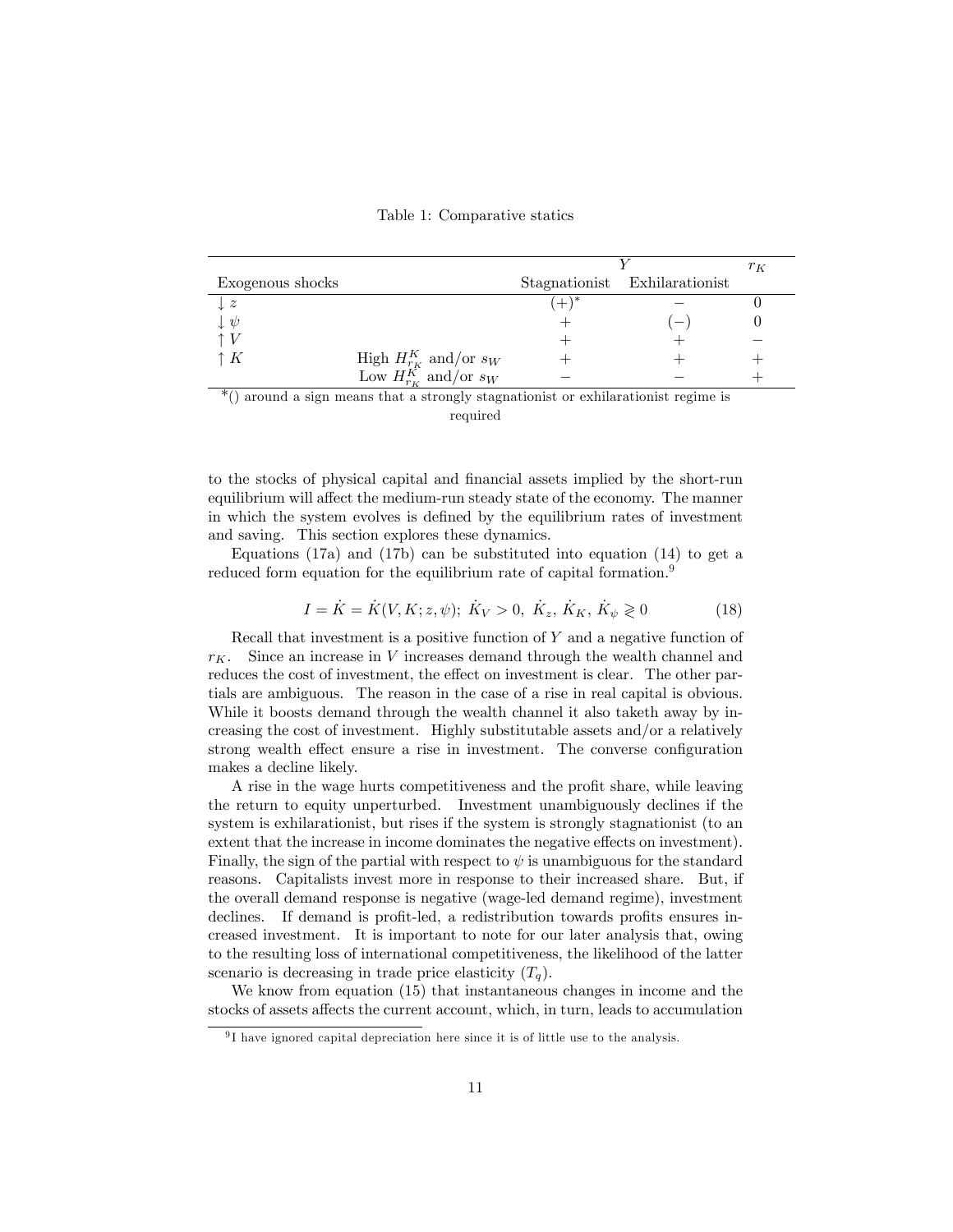or decumulation of assets over time. From balance of payments accounting, the equilibrium rate of financial asset accumulation,  $\dot{V}$ , is the difference between saving and investment, or the current account balance.

$$
\dot{V} = S - I = T(Y, q) + er^*F \n= \dot{V}(V, K; z, \psi); \dot{V}_V < 0, \dot{V}_z, \dot{V}_K, \dot{V}_\psi \ge 0
$$
\n(19)

The signs of the partials follow from equation (17a) and Table 1. Rising stocks of financial assets raise income, which has a negative effect on the trade balance, the current account, and financial asset accumulation.<sup>10</sup> Capital accumulation raises (lowers) income and hurts (helps) the current account if assets are highly (weakly) substitutable and/or the Metzler effect is strong (weak).

Redistribution towards workers has ambiguous effects regardless of whether it is done through raising wages or lowering the mark-up. Let's consider the latter first. It certainly helps international competitiveness and through this channel generates external surpluses. If autarky demand is wage-led, however, so that short-run income is higher, the overall effect on the current account depends on the relative strengths of the effects of lower income  $(T_Y)$  versus real appreciation  $(T_q)$ . If the former dominates, the current account improves, otherwise it deteriorates. A similar analysis follows for the case where redistribution occurs through a rise in wages.

As we see below, the relative magnitudes of  $T_Y$  and  $T_q$  play a much more important role in determining movements in steady state capital stocks than the nature of the demand regime. The steady state level of financial wealth depends crucially, in addition, on asset substitutability and the wealth effect. Indeed, it would be useful from now on to distinguish 2 cases:

**Case 1:** Low asset substitutability and/or strong wealth effect:  $K_K < 0$ ,  $V_K > 0$ 

**Case 2:** High asset substitutability and/or a strong wealth effect:  $K_K > 0$ ,  $\dot{V}_K < 0$ 

Equations (18) and (19) define a system of dynamic equations in V and K. In the steady state, the stocks of financial and physical capital are constant, and so is wealth. This implies, from the asset demand equations, that  $r_K$  is constant, and hence, from equation  $(14)$ , that Y is constant. Furthermore, a look at the asset demand functions also reveals that the steady state composition of financial capital is unchanging, i.e., private wealth holders are satisfied with the distribution between liquid money and bonds. The resulting absence of o¢ cial reserve transactions reáects balance of payments equilibrium. In short, flows are in equilibrium and stocks are unchanging over time.

Figure 1 illustrates the two configurations represented by Case 1 and Case 2. Recall from eqs. (18) and (19) that an increase in financial wealth lowers

 $10$ An offsetting effect comes from the increase in foreign investment income that results from having more foreign assets, but I follow the typical practice in assuming that the trade balance effect dominates. Making the alternative assumption tends to destabilize the system.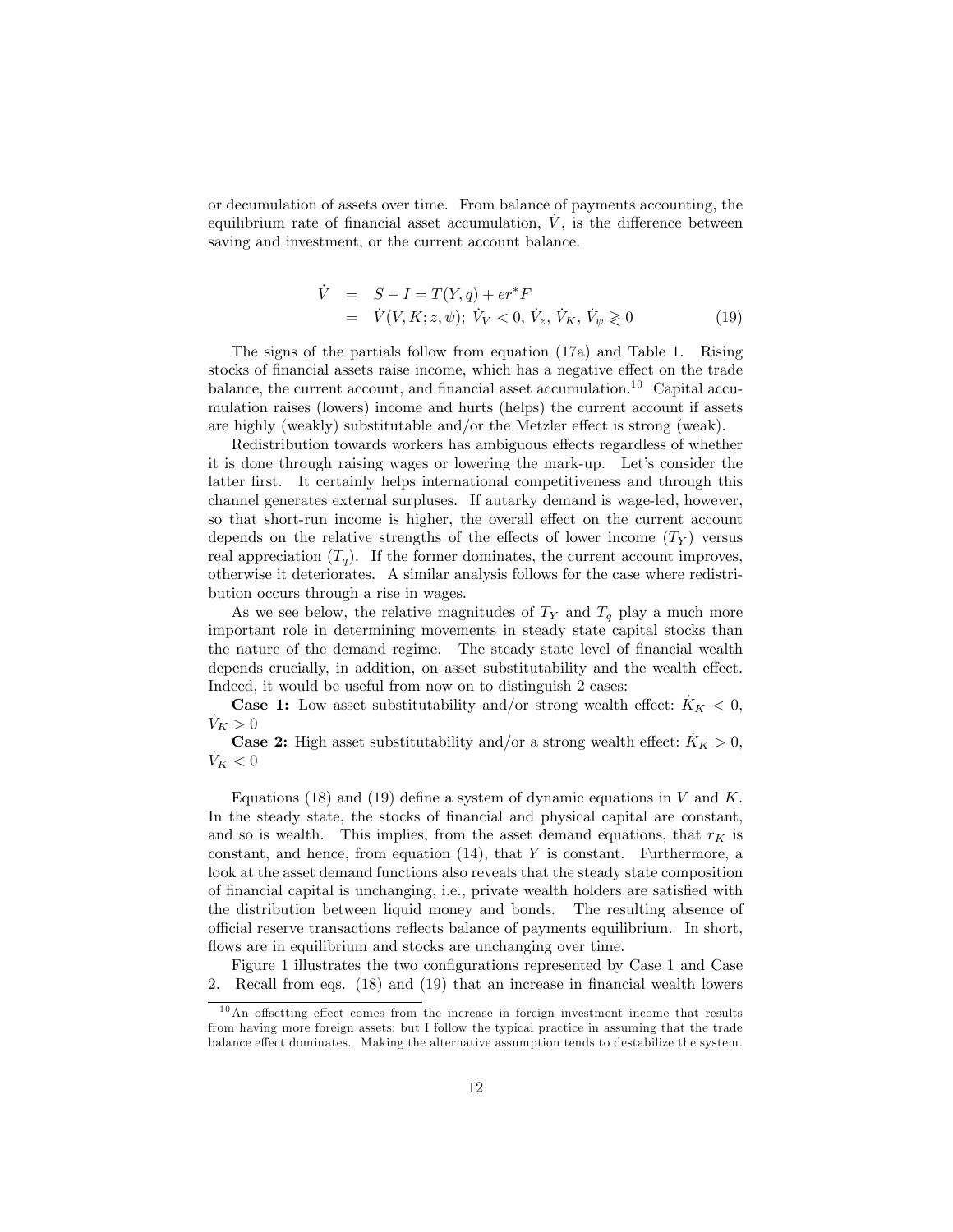

Case 1: Low substitutability and wealth effect

Case 2: High substitutability and wealth effect

Figure 1: Alternative representations of the system depending on asset substitutability and the (Metzler) wealth effect.

 $r_K$  and thus boosts capital accumulation while negatively impacting financial accumulation. In Case 1, where the assets are not highly substitutable and/or the wealth effect is weak, a rise in the capital stock is required to restore both kinds of asset accumulation to their steady state rates via the rise in  $r_K$ . In Case 2, where there is high substitutability so that  $r_K$  does not significantly change, a decline in the capital stock is required to achieve the same end via the wealth effect on savings and, through aggregate demand, on investment. It can be shown mathematically that in Case 1, the  $\dot{V} = 0$  isocline is steeper while in Case 2, the opposite is true.<sup>11</sup> This latter statement translates into the endogenous variable Jacobian being positive in both cases yielding dynamic stability.

### 5.1 The comparative dynamics of a rise in wages

What are the medium-run effects of an exogenous decline in  $z$ , say through a higher nominal wage? The new steady state stock of real capital  $(K)$  ends up being lower while the effect on financial capital  $(V)$  is ambiguous. Before we analyze the mechanisms in detail, it may be useful to highlight the reason for the former result: as seen earlier, a wage increase hurts on impact both the trade balance and investment. Whether the demand regime is wage-led or profit-led in autarky plays no role.

In mathematical terms, the steady state results are given by:

 $11$  See the Appendix for the information required to derive the relevant slopes.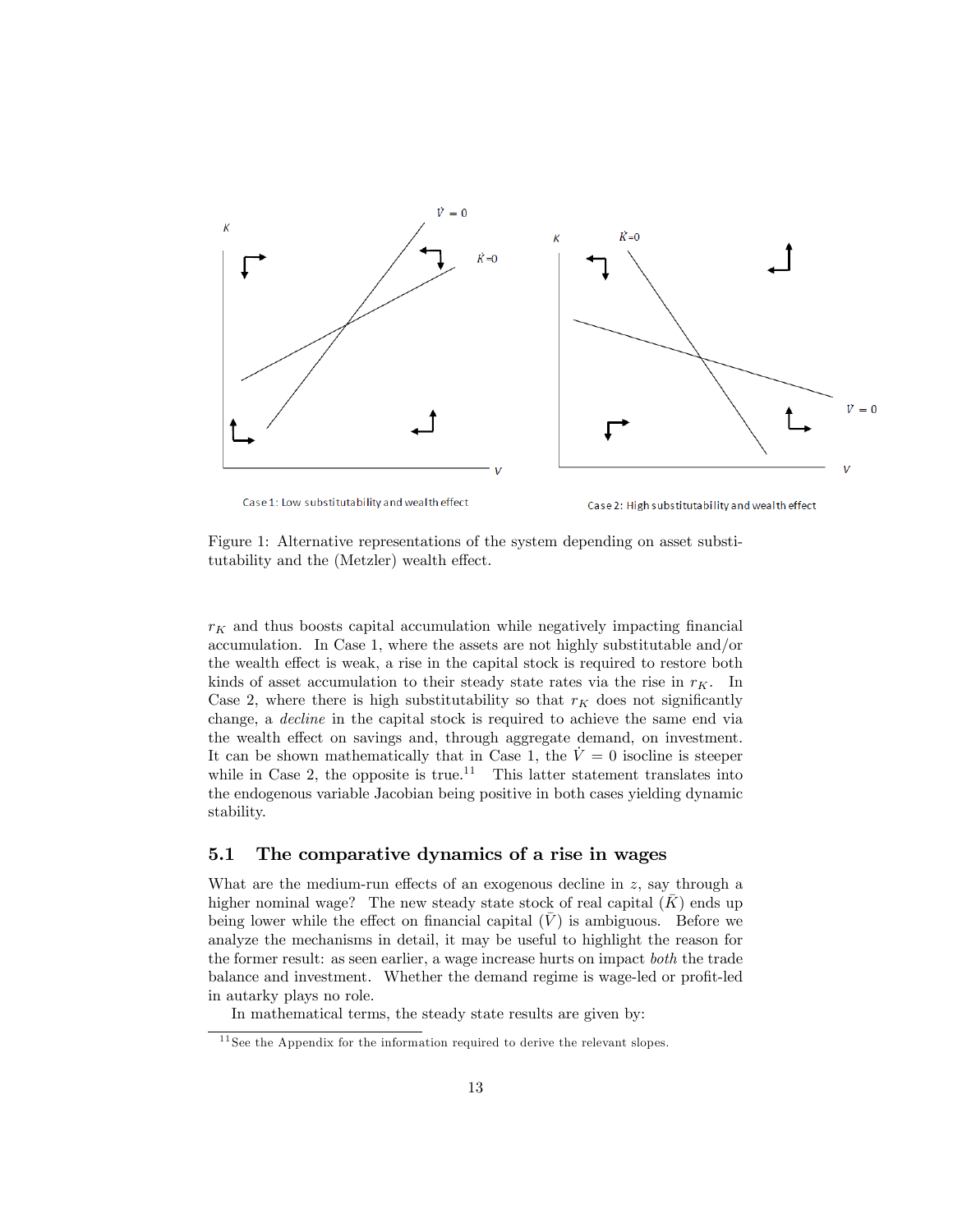$$
-\frac{d\bar{K}}{dz} = \frac{\left[ \left( \frac{s_{R_W} H_{r_K}^K W}{H^K} - s_{R_{r_K}} \right) I_{\pi} + \frac{I_{r_K} s_R}{\pi} \right] - \frac{T_q z}{T_Y} \left[ \left( \frac{s_{R_W} H_{r_K}^K W}{H^K} - s_{R_{r_K}} \right) I_Y + \frac{I_{r_K} s_R}{Y} \right]}{\frac{I_{r_K} s_{R_W}}{H^K}} \right] \pi_z < 0
$$
\n(20)

$$
-\frac{d\bar{V}}{dz} = -\frac{\left[ \left( \frac{s_{R_W} H_{r_K}^K W}{1 - H^K} + s_{R_{r_K}} \right) I_{\pi} \pi - \frac{I_{r_K} s_R}{\pi} \right] - \frac{T_q z}{T_Y \theta} \left[ \left( \frac{s_{R_W} H_{r_K}^K W}{1 - H^K} + s_{R_{r_K}} \right) I_Y Y - \frac{I_{r_K} s_R}{Y} \right]}{\frac{I_{r_K} s_{R_W}}{1 - H^K}} \pi_z \lessgtr 0
$$
\n(21)

Since  $s_{R_W}$ ,  $I_{r_K}$  < 0, the denominators of both expressions are positive while the numerator of the first expression is unambiguously negative.

Let's take a closer look. Consider first a system that is stagnationist in autarky. Since there is a redistribution from savers to spenders, the effect of a wage increase is to boost demand for the domestic good. Accumulation occurs and output initially rises. But this output rise exacerbates the negative impact of higher domestic wages (and prices) on the current account. The resulting decline in financial wealth acts as a drag on domestic demand that is much stronger when assets are highly imperfect substitutes (since the rise in the return on equity is then much higher). This drag on demand and rise in  $r_K$  over time causes decumulation so that, in the new steady state, the economy is left with a lower stock of both types of assets. The result is the same if the assets are highly substitutable, although in this case the initial phase of accumulation lowers output, and hence does not act to enhance the current account deficit. The capital stock is again lower in the steady state but because current account deficits are dampened by the output decline accompanying initial accumulation, the economy ends up with a higher level of financial wealth in the new steady state. 2 captures the difference in transitional dynamics between the two cases.

When the system is strongly exhilarationist, the end result is exactly the same, except for that the re-distribution reduces demand and output on impact. The resulting positive effect on the current account changes the transition path without changing the steady state consequences.

In sum, the economy ends up at a steady state with a lower capital stock, the effects of any initial boost to investment under a stagnationist regime being more than offset over time. The nature of the demand regime does not matter and differences in the degree of asset substitutability and the wealth effect only affect the steady state level of financial wealth.

### 5.2 Re-distribution through a reduced mark-up

What are the medium-run effects of an exogenous rise in the wage share, now induced by declining firm monopoly power (as captured by a fall in  $\psi$ )? The effect on the steady state level of capital stock is now more ambiguous. Again,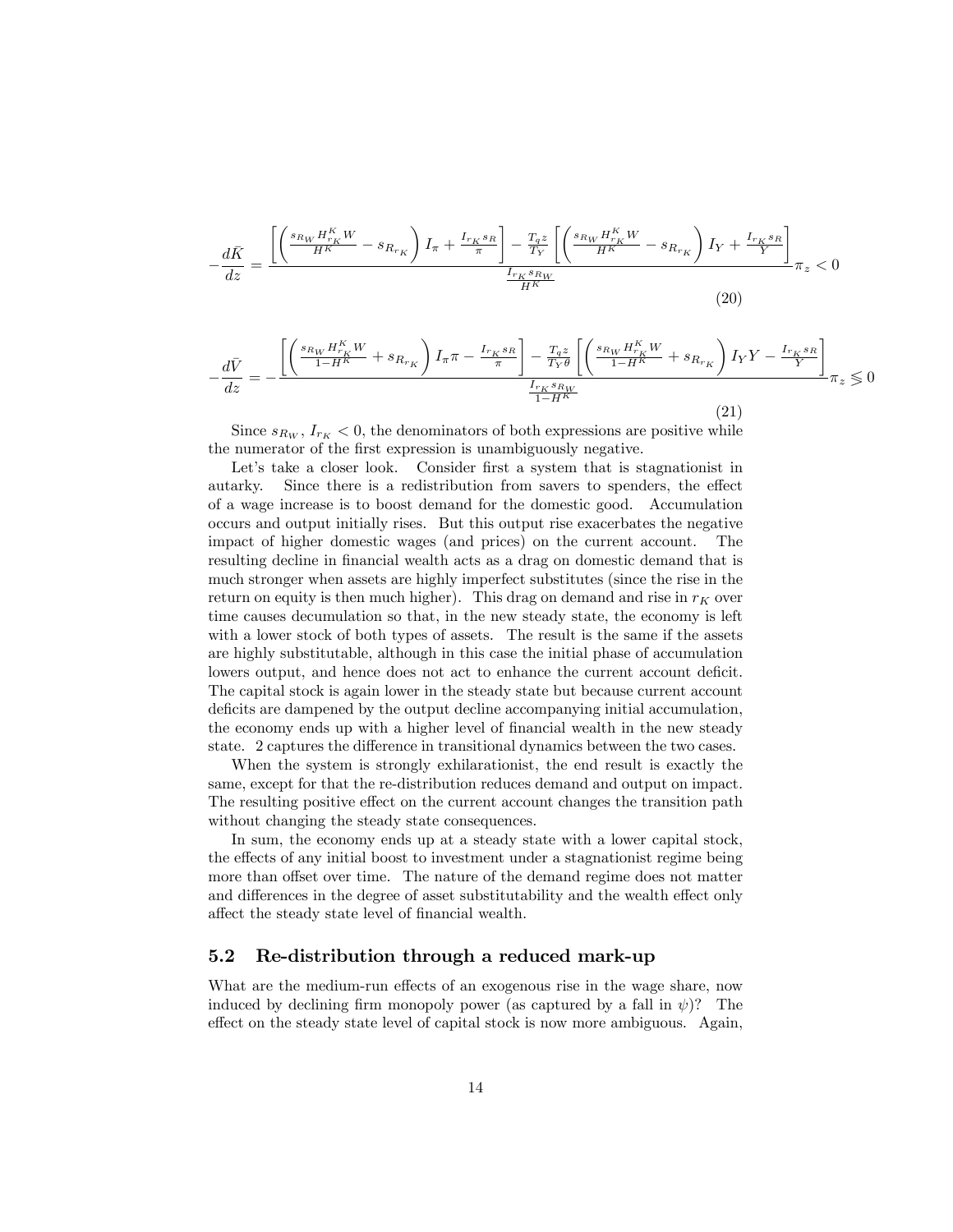

Figure 2: The effect of a rise in the wage

however, the results are independent of whether the demand-regime is wage-led or profit-led in autarky, as is obvious from the mathematical expressions.

$$
-\frac{d\bar{K}}{d\psi} = -\frac{\left[\left(\frac{s_{R_W}H_{r_K}^K W}{H^K} - s_{R_{r_K}}\right)I_{\pi} + \frac{I_{r_K}s_R}{\pi}\right] + \frac{T_{q}z}{T_Y}\left[\left(\frac{s_{R_W}H_{r_K}^K W}{H^K} - s_{R_{r_K}}\right)I_Y + \frac{I_{r_K}s_R}{Y}\right]T_{\psi} \le 0
$$
\n
$$
-\frac{\left[\left(\frac{s_{R_W}H_{r_K}^K W}{H^K} + s_R\right)I_{\pi} - \frac{I_{r_K}s_R}{H^K}\right] + \frac{T_{q}z}{T_Y}\left[\left(\frac{s_{R_W}H_{r_K}^K W}{H^K} + s_R\right)I_Y - \frac{I_{r_K}s_R}{H^K}\right]T_{\psi} \le 0
$$

$$
-\frac{d\bar{V}}{d\psi} = \frac{\left[ \left( \frac{s_{R_W} H_{r_K}^K W}{1 - H^K} + s_{R_{r_K}} \right) I_{\pi} - \frac{I_{r_K} s_R}{\pi} \right] + \frac{T_{qz}}{T_Y} \left[ \left( \frac{s_{R_W} H_{r_K}^K W}{1 - H^K} + s_{R_{r_K}} \right) I_Y - \frac{I_{r_K} s_R}{Y} \right] \right] \pi_{\psi} \le 0}{\frac{I_{r_K} s_{R_W}}{1 - H^K}} \pi_{\psi} \le 0
$$
\n(23)

The denominator in both expressions is positive. The numerator in equation  $(22)$  is positive if the income effect on the trade balance is weak (i.e.,  $T<sub>Y</sub>$  is negligible) and negative if the relative price effect on external demand is strong (i.e.,  $T_q$  is negligible). Thus, strong relative price effects tend to make an increase in the steady state capital stock more likely. The intuition is straightforward: a lower mark-up increases external competitiveness but, thanks to redistribution away from savers, reduces saving net of investment. Given the balance of payments constraint, whichever effect dominates, determines the direction of change in the steady state capital stock. This is in marked contrast to the results in the case of a rise in wages where the effect on the steady state capitalist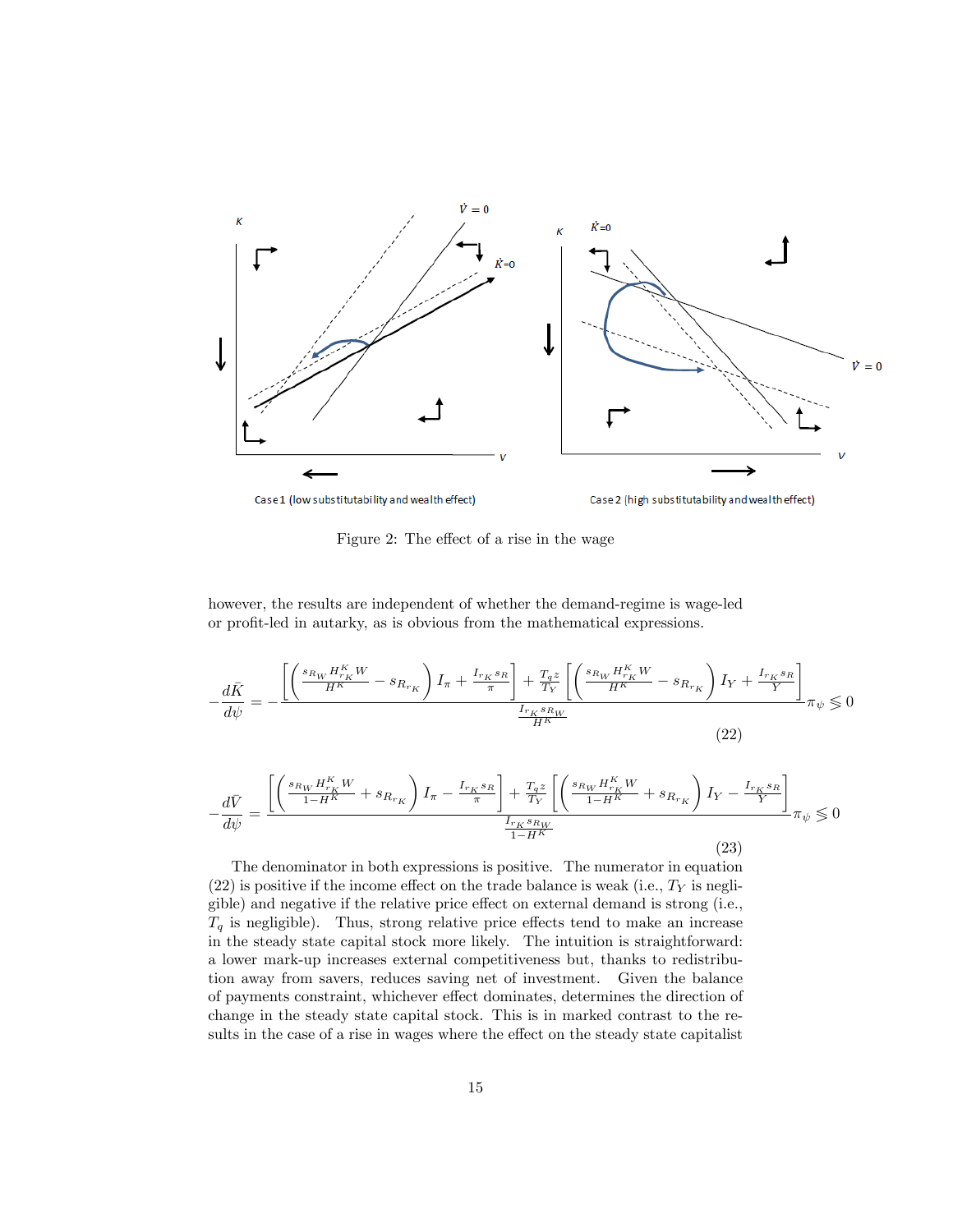stock was unambiguously negative. The reason can be explained succinctly: in the latter case, there is no favorable initial impact on the current account that would sustain accumulation over time.

Turning to equation (23), the numerator is positive if the assets are highly substitutable (and/or if the wealth effect is strong), and  $T_q$  is negligibly small. Alternatively, it is positive if assets are weakly substitutable (and/or if the wealth effect is weak) and  $T_Y$  is negligibly small. The opposite behavioral assumptions yield a negative sign. Let's take a closer look at the intuition. Consider first the case where relative price effects are negligible so we can focus directly on the effect of income changes on the trade balance. In this case, an increase in income creates a trade deficit, and thus, lowers the steady state value of financial wealth. A decline in income has the opposite effect. So the new steady state stock of financial wealth is essentially determined by the direction of change in income. We know that the steady state stock of capital is lower in this case (i.e., when  $T_q$  is negligibly small). Furthermore, we know from Table 1 that a lower steady state stock of capital leads to higher income in the case of low asset substitutability. Putting this information together means that low substitutability corresponds with a lower steady state stock of financial capital when with  $T_q$  is negligibly small. The case where  $T_Y$  is negligibly small can be similarly analyzed.

Figures (3) and (4) highlight the steady state results and illustrate two main findings:  $(1)$  the effect of income re-distribution on the steady state stock of capital depends on the relative importance of income and relative price effects on the trade balance (compare Cases 1 or alternatively, Cases 2 of each figure), and (2) the degree of asset substitutability and/or the strength of the wealth effect on saving become additional qualitative determinants when it is the steady state stock of financial capital that we are considering (compare Cases 1 and 2) within each figure).

Turning to the transition dynamics, consider the case where  $T_q$  is negligibly small (Figure 3). The left panel shows the case where the autarky demand regime is exhilarationist. The initial current account surplus created by a redistribution-induced decline in demand means that financial wealth is now rising along with capital decumulation. Both the resulting fall in  $K$  and the rise in  $V$ lower  $r_K$  and have a positive effect on output , which gradually turns the current account surplus into a deficit. Continuing decumulation and current account deficits maintain both stocks in their downward trajectories as the economy moves along the most direct path to the steady state. At the new steady state, the stocks of both Önancial and real capital are lower, as is that of national wealth. Even with a wag-led demand regime, re-distribution reduces the steady state stock of capital.

Consider next the left panel of Figure 4. Here it is income changes that the trade balance is insensitive to, so that the redistribution-induced increase in income no longer matters for the trade balance. Instead, in the exhilarationist case, the negative initial impact on demand and income leads to continuous current account surpluses, and beyond a point, capital accumulation in response to the demand generated by rising wealth. The burst of accumulation leading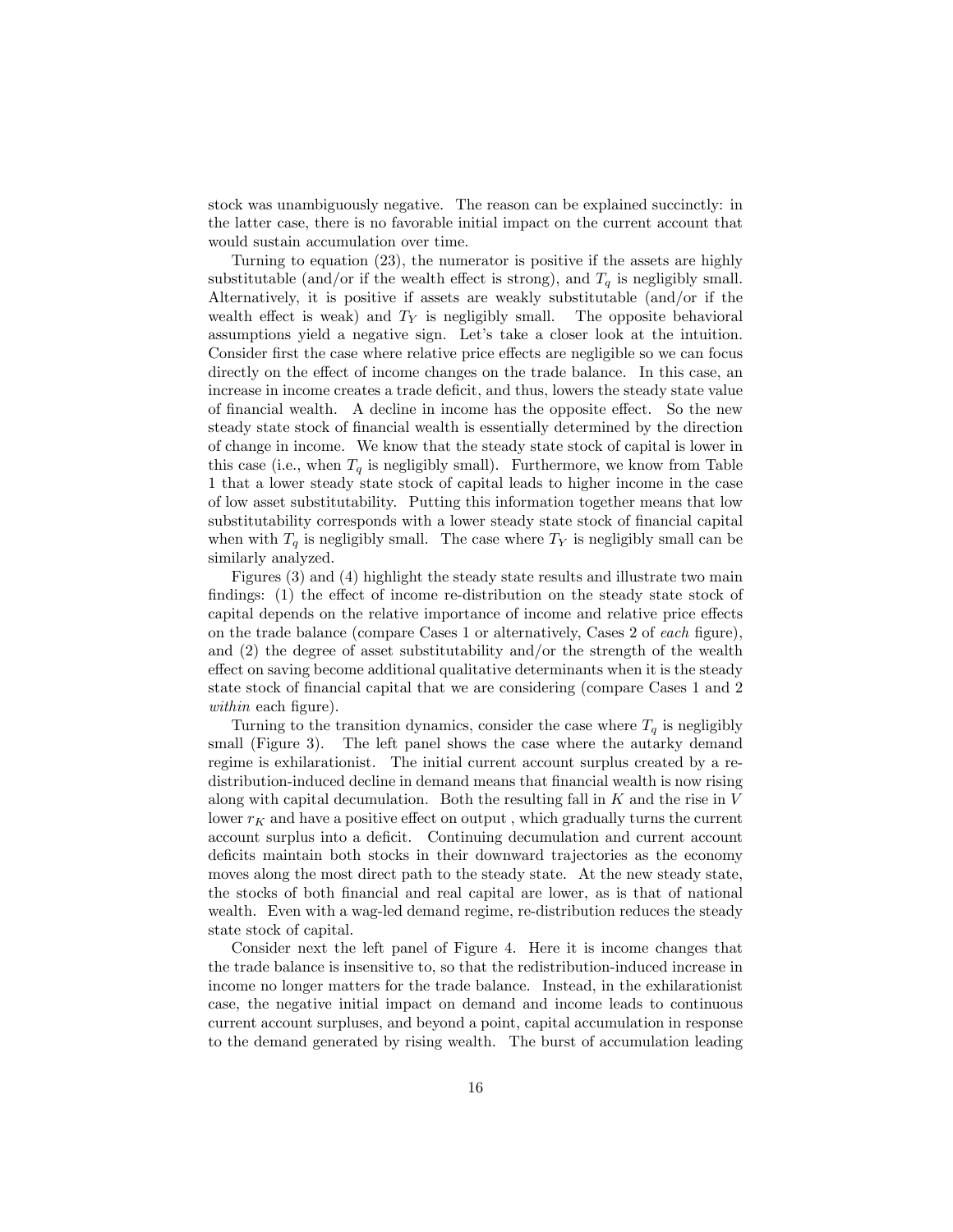

Figure 3: A drop in the mark-up when the trade balance is not sensitive to real exchange rate changes.

to the Önish line ensures that the stock of steady state capital is higher.

## 6 Concluding remarks

Can a direct re-distribution of shares from savers to non-savers boost demand and growth in a capitalist economy with under-utilized resources? This old question has been energetically debated in recent years under the rubric of wage versus proÖt-led growth. A result that robustly emerges from the analysis is that open economy considerations render wage-led growth less likely for an economy that would otherwise be wage-led in autarky. I incorporate portfolio balance considerations and wealth effects on spending to re-consider the issue. These features allow me to explore interactions between national wealth, output, and the current account as these evolve over time. Furthermore, it helps ensure a medium-run steady state where the stocks are unchanging and the current account is in balance.

The main conclusions arising from the analysis are that: (1) re-distribution through simply raising the wage unambiguously lowers the steady state stock of capital, (2) re-distribution towards non-savers through reduced mark-ups does not lead to a rise in the steady state level of capital stock unless the relative price effects are strong, and, perhaps most importantly,  $(3)$  results 1 and 2 are independent of whether the economy is wage-led or profit-led in autarky.

These are more extreme conclusions than those reached by previous liter-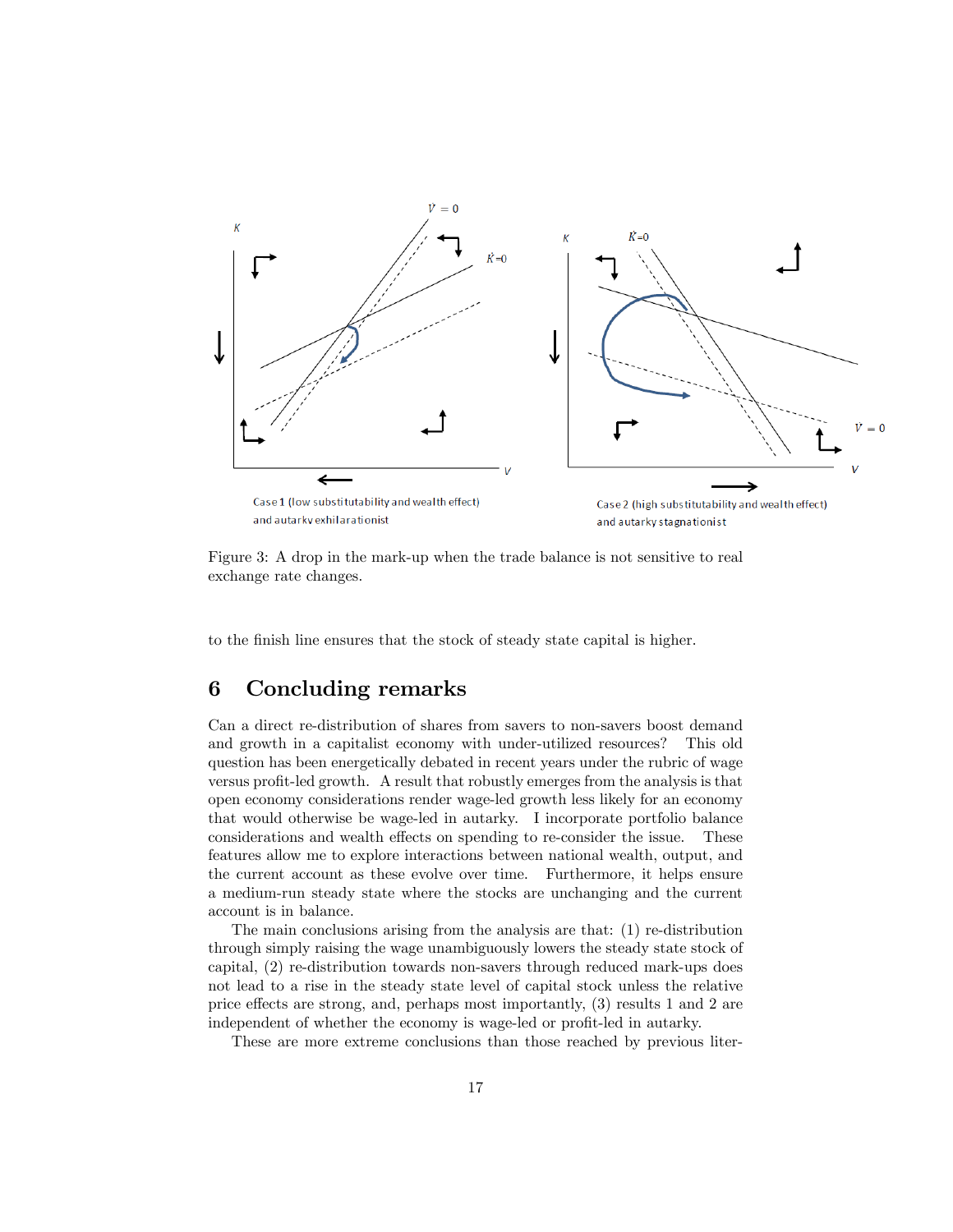

Figure 4: A drop in the mark-up when the trade balance is not sensitive to income changes

ature which finds by way of contrast to  $(1)-(3)$  above that,  $(1)$  re-distribution through simply raising the wage can result in wage-led growth provided that relative price effects are weak,  $(2)$  re-distribution through reduced mark-ups can lead to wage-led growth even if relative price effects are weak, and  $(3)$  both 1 and 2 hold only if the economy is wage-led in autarky.

The reason underlying this difference is that, unlike previous analysis, I keep track of stocks over time. During the transition, growth can be profit-led or wage-led depending on the demand regime just as in the existing literature. However, depending on the source of the re-distribution and the demand-regime, the transitional change in output leads to current account imbalances. Keeping track of stocks over time enables us to examine how the initial change in output translates into consequences for wealth accumulation and current account positions. The end result is that changes in the steady state stock of physical capital are independent of the demand regime. Whether steady state wealth rises or declines depends, on the other hand, on the degree of asset substitutability and the strength of the wealth effect. Our framework makes it possible to identify the crucial role of these factors which have been ignored by previous analysis.

Does this analysis eliminate the possibility of wage-led growth through an upward jump in wages under all circumstances? The answer has to be a resounding no. First, as we have shown, the steady state consequences depend on the kind of re-distributive policy pursued. Secondly, we have ignored the presence of increasing returns to scale or Verdoorn effects, especially in the industrial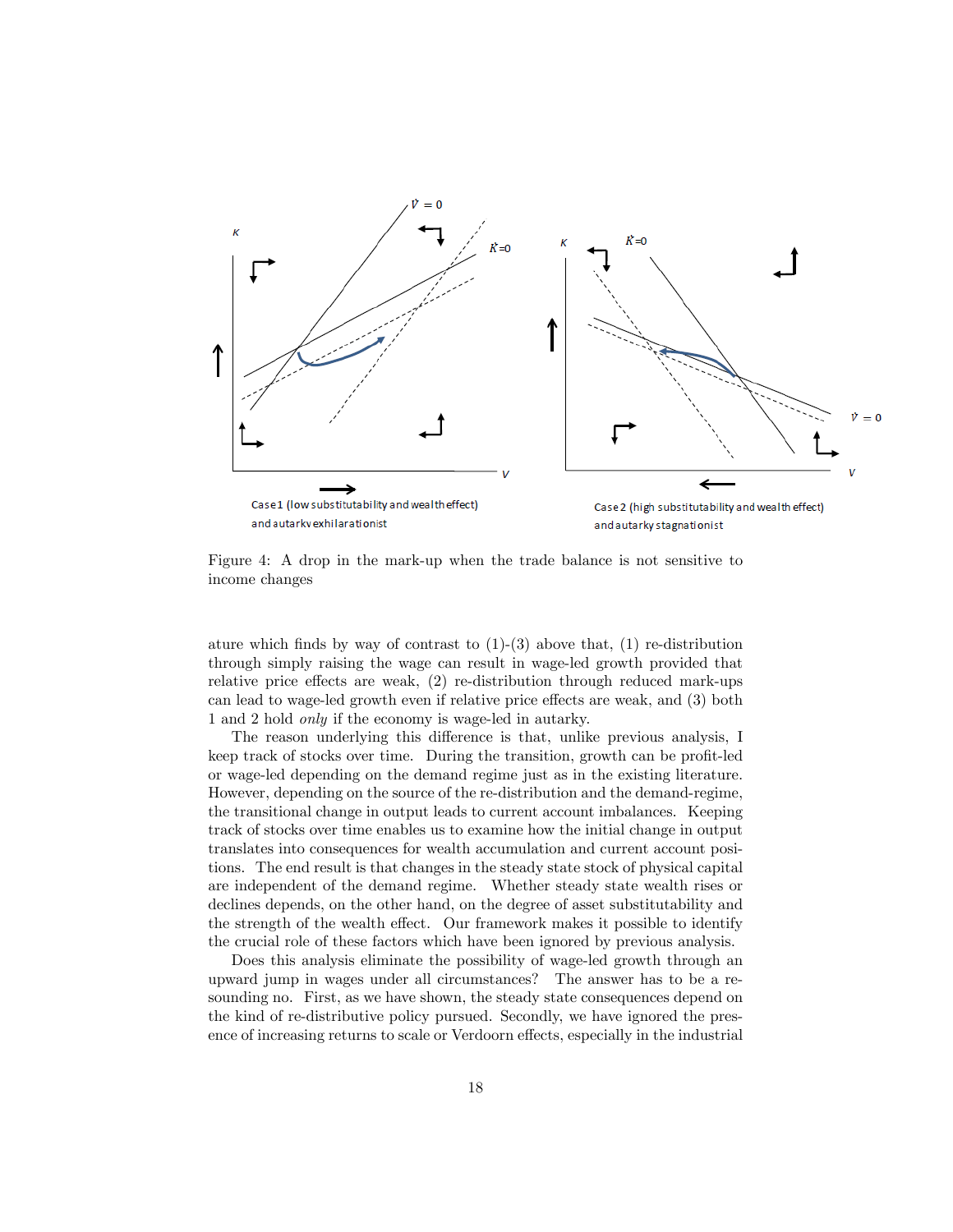sector. Moreover, real economies have non-tradables as a major proportion of output and consumption. If this sector is capital-intensive, wage-led growth would still be a distinct possibility. Thus, large, developed open economies may have an easier time accessing this route to expansion. Finally, the current account complications that emerge in this paper from re-distributing towards non-savers may be addressed by subsidizing saving out of wages. Something along the lines of the pension fund model of Singapore may serve more purposes than is generally recognized.

In any event, the analysis here underlines the lesson that, with differences in saving behavior, re-distributive policies have consequences for the balance of payments. Sustainable accumulation in an open economy will, therefore, require complementary policies that go much beyond identifying the nature of the demand regime.

## 7 Mathematical Appendix

#### Section 3.

The partials associated with equation (6) are as follows:  $KK_{r_K} = -H_{r_K}^K < 0, KK_{r^*} = -H_{r^*}^K > 0, KK_V = KK_M = KK_F =$  $-H^K < 0, KK_K = 1 - H^K > 0, KK_e = -H^K F < 0$ 

The partials associated with equation (16) are as follows:

 $IS_{r_K} = s_{R_{rK}}(1 - \phi)\pi Y - I_{r_K} > 0, IS_Y = s_R(1 - \phi)\pi - I_Y - T_Y > 0,$  $IS_K = IS_V = IS_M = s_{R_W}(1 - \phi)\pi Y < 0, IS_F = s_{R_W}(1 - \phi)\pi Y - er^* < 0,$  $IS_{r^*} = s_{R_{r^*}}(1 - \phi)\pi Y - eF \leq 0, \ IS_e = s_{R_W}(1 - \phi)\pi YF - T_e - r^*F < 0,$  $IS_{\psi} = [s_R(1 - \phi)Y - I_{\pi} + T_qz]\pi_{\psi} \lessgtr 0, IS_z = [s_R(1 - \phi)Y - I_{\pi} - T_qz/\theta]\pi_{\psi} \lessgtr 0.$ 

#### Section 5.

The partials associated with eqs. (18) and (19) are as follows:

$$
\dot{K}_V = -\frac{I_{\scriptscriptstyle rK}\left[s_R(1-\phi)\pi-T_Y\right]+I_Y\left(\frac{s_{R_W}H_{\scriptscriptstyle rK}^K W}{H^K}-s_{R_{\scriptscriptstyle rK}}\right)(1-\phi)\pi Y}{\Lambda H_{\scriptscriptstyle rK}^K W}H^K>0
$$

$$
\begin{split} \dot{K}_K = \frac{I_{_{rK}}\left[s_R(1-\phi)\pi - T_Y\right] - I_Y\left(\frac{s_{R_W}H_{_{r_K}}^K W}{H^K} + s_{R_{r_K}}\right)(1-\phi)\pi Y}{\Lambda H_{_{rK}}^K W} \\ \dot{K}_z = \frac{I_{\pi}\left[s_R(1-\phi)\pi - T_Y\right] - I_Y\left[s_R(1-\phi)Y - T_qz/\theta\right]}{\Lambda}\pi_z \lessgtr 0 \\ \dot{K}_\psi = \frac{I_{\pi}\left[s_R(1-\phi)\pi - T_Y\right] - I_Y\left[s_R(1-\phi)Y + T_qz\right]}{\Lambda}\pi_\psi \lessgtr 0 \end{split}
$$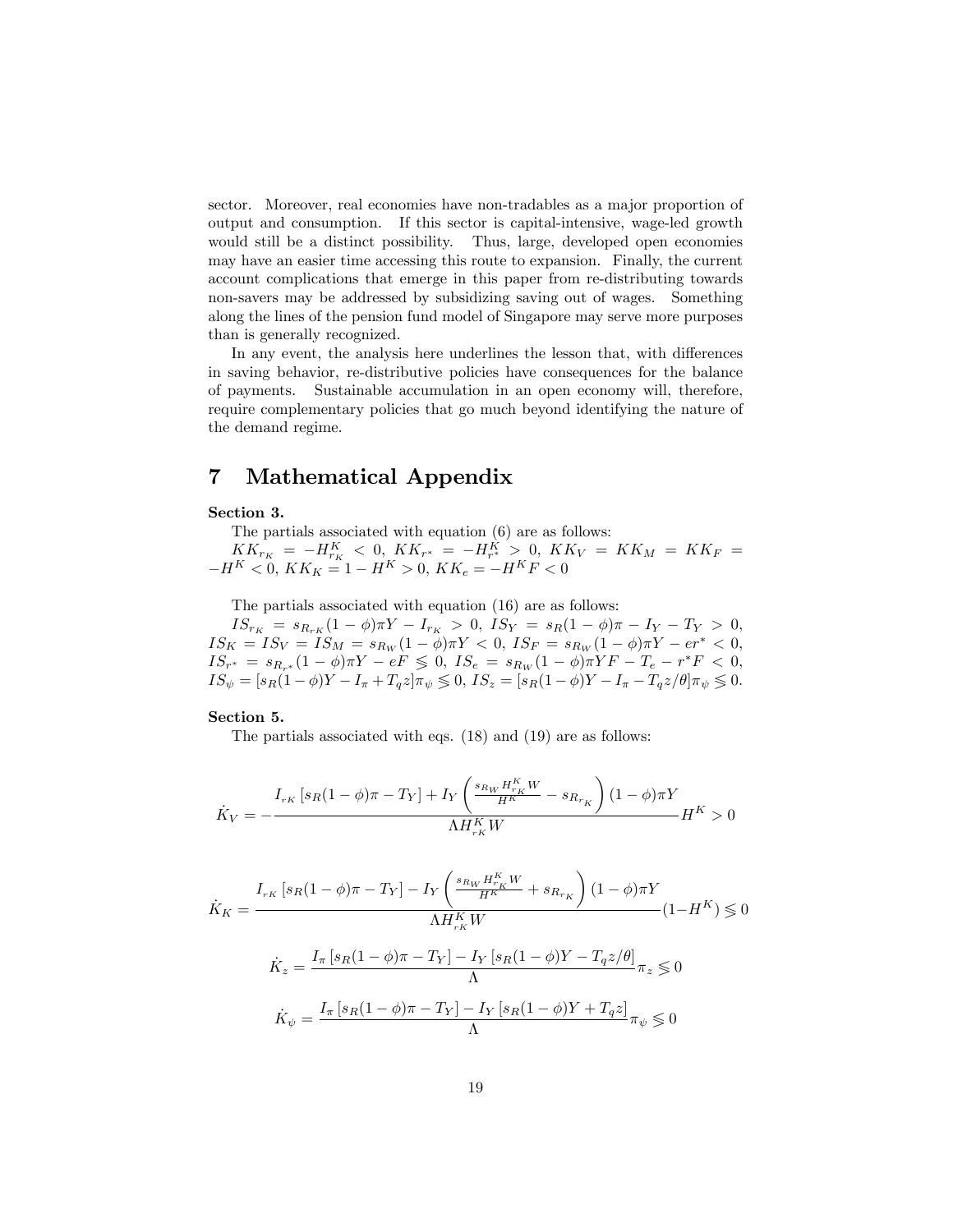$$
\dot{V}_V = -\frac{I_{rK} + \left(\frac{s_{R_W}H_{r_K}^K W}{H^K} - s_{R_{r_K}}\right)(1-\phi)\pi Y}{\Lambda H_{rK}^K W} T_Y H^K < 0
$$
\n
$$
\dot{V}_K = \frac{I_{rK} - \left(\frac{s_{R_W}H_{r_K}^K W}{H^K} + s_{R_{r_K}}\right)(1-\phi)\pi Y}{\Lambda H_{rK}^K W} T_Y (1 - H^K) \leq 0
$$
\n
$$
\dot{V}_z = -\frac{T_Y \left[s_R(1-\phi)Y - I_\pi\right] - T_q z/\theta \left[s_R(1-\phi)\pi - I_Y\right]}{\Lambda} \pi_z \leq 0
$$
\n
$$
\dot{V}_\psi = -\frac{T_Y \left[s_R(1-\phi)Y - I_\pi\right] + T_q z \left[s_R(1-\phi)\pi - I_Y\right]}{\Lambda} \pi_\psi \leq 0
$$

## References

- Arnim, R. v., D. Tavani, and L. Carvalho (2014). Redistribution in a neokaleckian two-country model. *Metroeconomica*  $65(3)$ .
- Bhaduri, A. and S. Marglin (1990). Unemployment and the real wage: the economic basis for contesting political ideologies. Cambridge Journal of Economics  $14(4)$ , 375–393.
- Blecker, Robert, A. (2011). Open economy models of distribution and growth. In E. Hein and E. Stockhammer (Eds.), A Modern Guide to Keynesian Macroeconomics and Economic Policies. Cheltenham: Edward Elgar.
- Blecker, R. (1989). International competition, income distribution, and economic growth. Cambridge Journal of Economics 13, 395-412.
- Blecker, R. A. (2002). Distribution, demand and growth in neo-Kaleckian macro models. In M. Setterfield (Ed.), The Economics of Demand-Led Growth: Challenging the Supply-Side Vision of the Long-Run. Edward Elgar.
- Cassetti, M. (2012). Macroeconomic outcomes of changing social bargains. the feasibility of a wage-led open economy reconsidered. *Metroeconomica*  $63(1)$ , 64-91.
- Maki, D. and M. Palumbo  $(2001)$ . Disentangling the wealth effect: A cohort analysis of household saving in the 1990s. Finance and Economics Discussion Series 2001-21, The Federal Reserve Board.
- Marglin, S. and A. Bhaduri (1988, April). Profit squeeze and Keynesian theory. Working Paper 39, UNU WIDER, Helsinki.
- Metzler, L. (1951). Wealth, saving, and the rate of interest. Journal of Political Economy 59(2), 93-116.